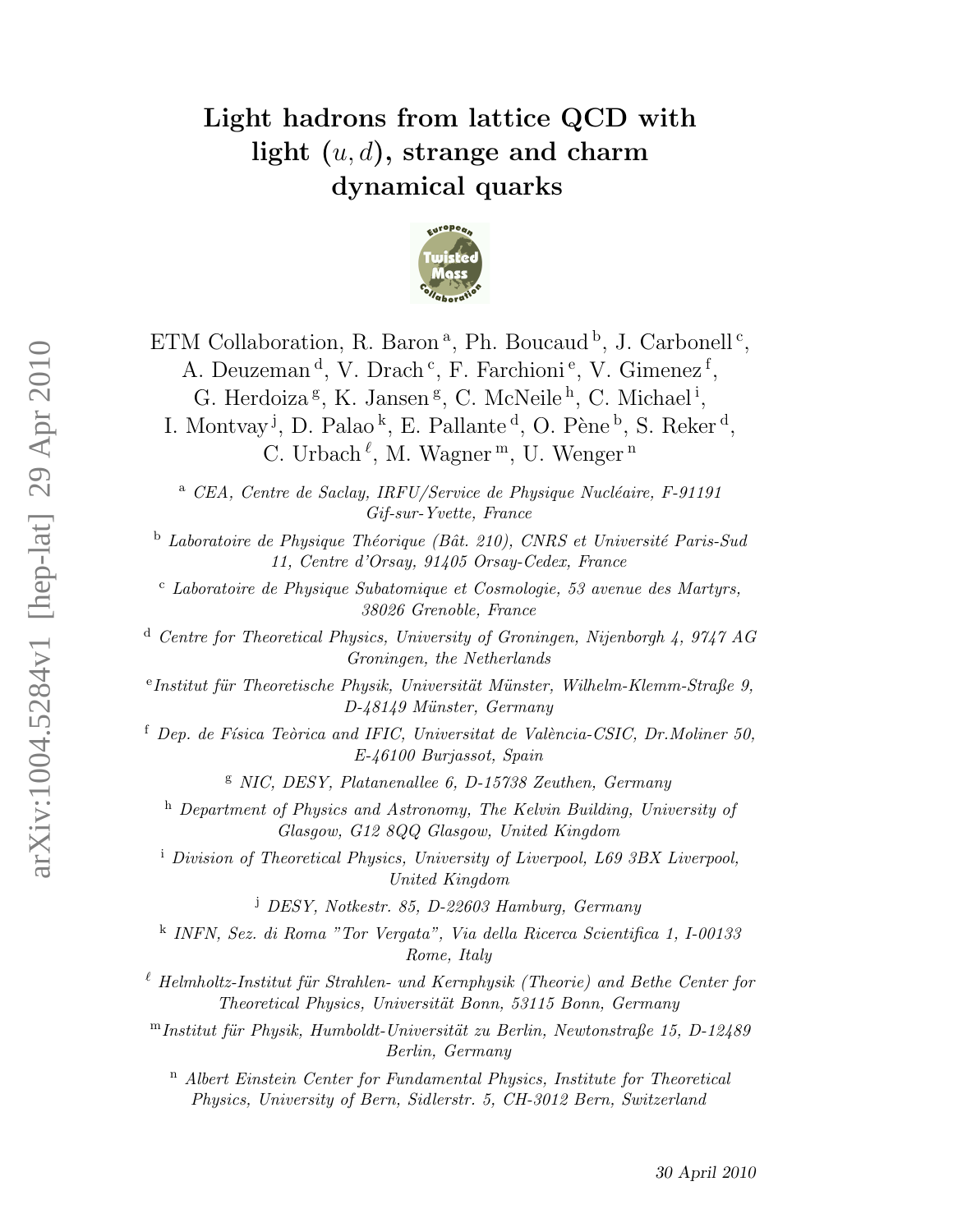#### Abstract

We present results of lattice QCD simulations with mass-degenerate up and down and mass-split strange and charm  $(N_f = 2 + 1 + 1)$  dynamical quarks using Wilson twisted mass fermions at maximal twist. The tuning of the strange and charm quark masses is performed at two values of the lattice spacing  $a \approx 0.078$  fm and  $a \approx 0.086$  fm with lattice sizes ranging from  $L \approx 1.9$  fm to  $L \approx 2.8$  fm. We measure with high statistical precision the light pseudoscalar mass  $m_{\text{PS}}$  and decay constant  $f_{\rm PS}$  in a range  $270 \lesssim m_{\rm PS} \lesssim 510 \,\text{MeV}$  and determine the low energy parameters  $f_0$ and  $l_{3,4}$  of SU(2) chiral perturbation theory. We use the two values of the lattice spacing, several lattice sizes as well as different values of the light, strange and charm quark masses to explore the systematic effects. A first study of discretisation effects in light-quark observables and a comparison to  $N_f = 2$  results are performed.

Key words: Lattice gauge theory, lattice QCD, light hadrons, charm quark, chiral perturbation theory. PACS: 12.38.Gc, 12.39Fe

Preprint-No: DESY 10-054, HU-EP-10/18, IFIC/10-11, SFB/CPP-10-29, LPT-Orsay 10-28, LTH873, LPSC1042, MS-TP-10-09, ROM2F/2010/08

# 1 Introduction and Main Results

The beginning of this century has assisted to radical improvements in theory, algorithms and supercomputer technology, leading to a far increased ability to solve non-perturbative aspects of gauge field theories in a lattice regularised framework. Following this path of improving the lattice setup, in this paper, we are reporting about our experiences and results when considering in addition to the  $u, d$  light dynamical flavours also the effects of the strange and charm sea quarks. By including a dynamical charm, we are now able to directly study its contribution to physical observables and to quantify the so far uncontrolled systematic effect present in lattice QCD simulations where the charm flavour in the sea is absent.

A number of different lattice fermion formulations are being used by several lattice groups, see refs. [1, 2] for recent reviews. Here, we adopt a particular type of Wilson fermions, known as the Wilson twisted mass formulation of lattice QCD (tmLQCD), introduced in  $[3, 4]$ . This approach is by now well established, with many physical results obtained with two light degenerate twisted mass flavours  $(N_f = 2)$  by our European Twisted Mass (ETM) Collaboration, see refs. [5–22]. For a review see ref. [23]. In the tmLQCD formulation a twisted mass term is added to the standard, unimproved Wilson-Dirac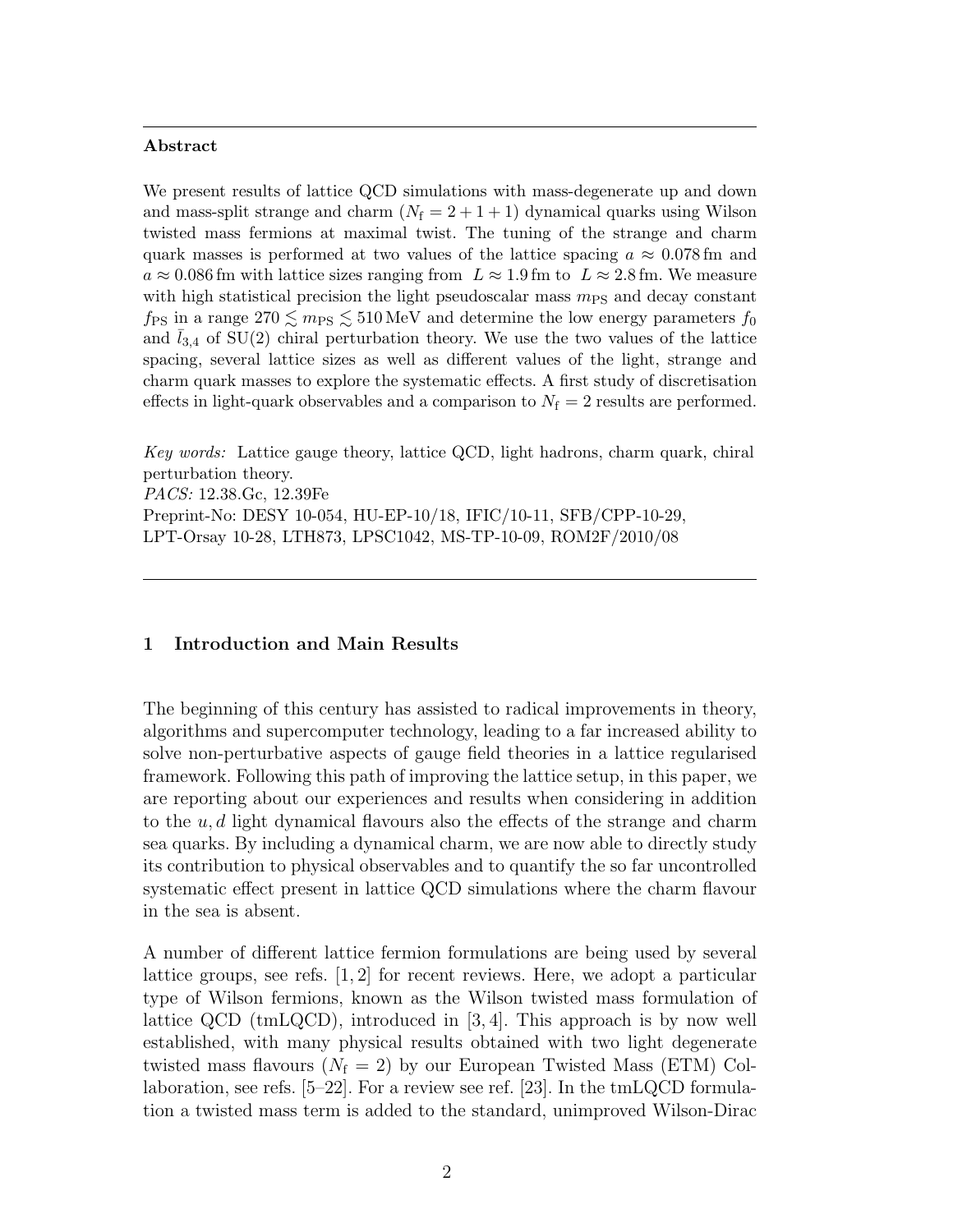operator, and the formulation becomes especially interesting when the theory is tuned to maximal twist [4]. The major advantage of the lattice theory tuned to maximal twist is the automatic  $\mathcal{O}(a)$  improvement of physical observables, independently of the specific type of operator considered, implying that no additional, operator specific improvement coefficients need to be computed. Other advantages worth to mention are that the twisted mass term acts as an infrared regulator of the theory and that mixing patterns in the renormalisation procedure are expected to be simplified.

Detailed studies of the continuum-limit scaling in the quenched approximation [24–27] and with two dynamical quarks [7, 10, 17, 28] have demonstrated that, after an appropriate tuning procedure to maximal twist, lattice artefacts not only follow the expected  $\mathcal{O}(a^2)$  scaling behaviour [4], but also that the remaining  $\mathcal{O}(a^2)$  effects are small, in agreement with the conclusions drawn in ref. [29].

The only exception seen so far is the neutral pseudoscalar mass, which shows significant  $\mathcal{O}(a^2)$  effects. This arises from the explicit breaking of both parity and isospin symmetry, which are however restored in the continuum limit with a rate of  $\mathcal{O}(a^2)$  as shown in [4] and numerically confirmed in refs. [17,30]. Moreover, a recent analysis suggests that isospin breaking effects strongly affect only a limited set of observables, namely the neutral pion mass and kinematically related quantities [31, 32].

In this paper we report on simulations with twisted mass dynamical up, down, strange and charm quarks. We realise this by adding a heavy mass-split doublet  $(c, s)$  to the light degenerate mass doublet  $(u, d)$ , referring to this setup as  $N_f = 2 + 1 + 1$  simulations. This formulation was introduced in [33,34] and first explored in [35]. As for the mass-degenerate case, the use of lattice action symmetries allows to prove the automatic  $\mathcal{O}(a)$  improvement of physical observables in the non-degenerate case [33, 34]. First accounts of our work were presented at recent conferences [36, 37]. Recently, results with  $N_f = 2 + 1 + 1$ staggered fermions have been reported in [38–40]. The inclusion of the strange and charm degrees of freedom allows for a most complete description of light hadron physics and eventually opens the way to explore effects of a dynamical charm in genuinely strong interaction processes and in weak matrix elements.

Here, we concentrate on results in the light-quark sector using the charged pseudoscalar mass  $m_{PS}$  and decay constant  $f_{PS}$  as basic observables involving up and down valence quarks only. In fig. 1 we show the dependence of (a)  $m_{\rm PS}^2/2B_0\mu_l$  and (b)  $f_{\rm PS}$  as a function of the mass parameter  $2B_0\mu_l$ , together with a fit to  $SU(2)$  chiral perturbation theory  $(\chi PT)$  at the smallest value of the lattice spacing of  $a \approx 0.078$  fm and lattice gauge coupling  $\beta = 1.95$ . We summarise the fit results for the low energy constants in table 1. These are the main results of this paper.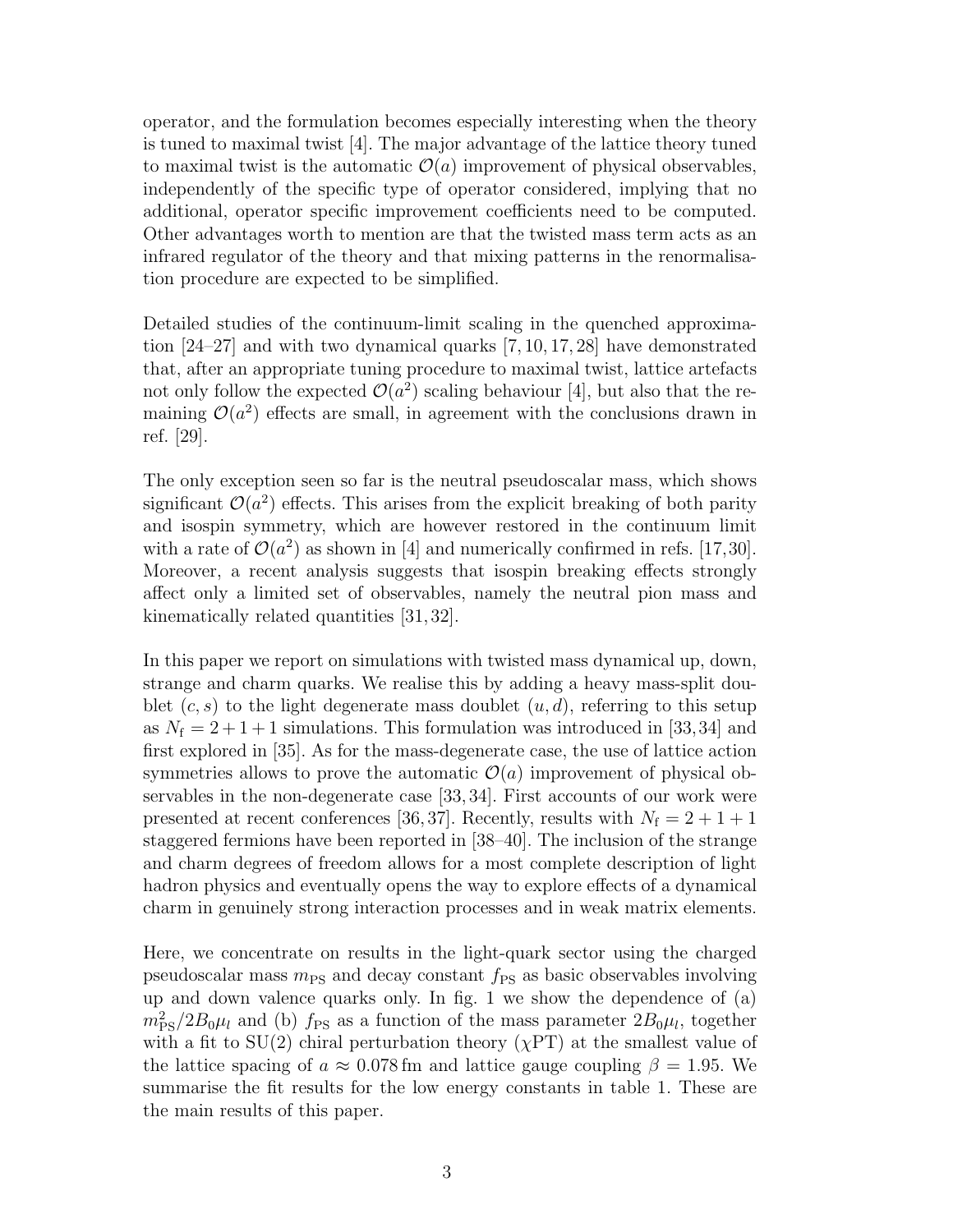

Fig. 1. (a) The charged pseudoscalar mass ratio  $m_{\rm PS}^2/(2B_0\mu_l)$  and (b) the pseudoscalar decay constant  $f_{PS}$  as a function of  $2B_0\mu_l$  fitted to SU(2) chiral perturbation theory, see table 1. The scale is set by the value of  $2B_0\mu_l$  at which the ratio  $f_{\rm PS}^{[L=\infty]}/m_{\rm PS}^{[L=\infty]}$  assumes its physical value [41]  $f_{\pi}/m_{\pi} = 130.4(2)/135.0$  (black star). The lattice gauge coupling is  $\beta = 1.95$  and the twisted light quark mass ranges from  $a\mu_l = 0.0025$  to 0.0085, see eq. (3) for its definition, corresponding to a range of the pseudoscalar mass  $270 \lesssim m_{PS} \lesssim 490 \,\text{MeV}$ . The kaon and D meson masses are tuned to their physical value, see table 4. The lightest point (open symbol) has not been included in the chiral fit, see the discussion in section 3.2.

A comparison between data obtained with  $N_f = 2 + 1 + 1$  and  $N_f = 2$  flavours of quarks - see sections 3.4 and 4, and ref. [17] - reveals a remarkable agreement for the results involving light-quark observables such as the pseudoscalar mass and decay constant or the nucleon mass. This provides a strong indication in favour of the good quality of our data in this new setup. In particular, barring cancellations due to lattice discretisation errors, these results would suggest that the dynamical strange and charm degrees of freedom do not induce large effects in these light-quark observables. In the  $N_f = 2$  case, data collected at four values of the lattice spacing have allowed us to properly quantify all systematic errors present in the determination of light-quark observables [17]. In this first work with  $N_f = 2 + 1 + 1$  flavours, we consider data at two close values of the lattice spacing, while we defer to a forthcoming publication the inclusion of additional ensembles at a significantly lower lattice spacing and a more complete analysis of the systematic effects.

The rest of this paper is organised as follows. In section 2 we describe the gauge action and the twisted mass fermionic action for the light and heavy sectors of the theory. The realisation of  $\mathcal{O}(a)$  improvement at maximal twist is also presented. In section 3 we define the simulation parameters, describe the tuning to maximal twist as well as the tuning of the strange and charm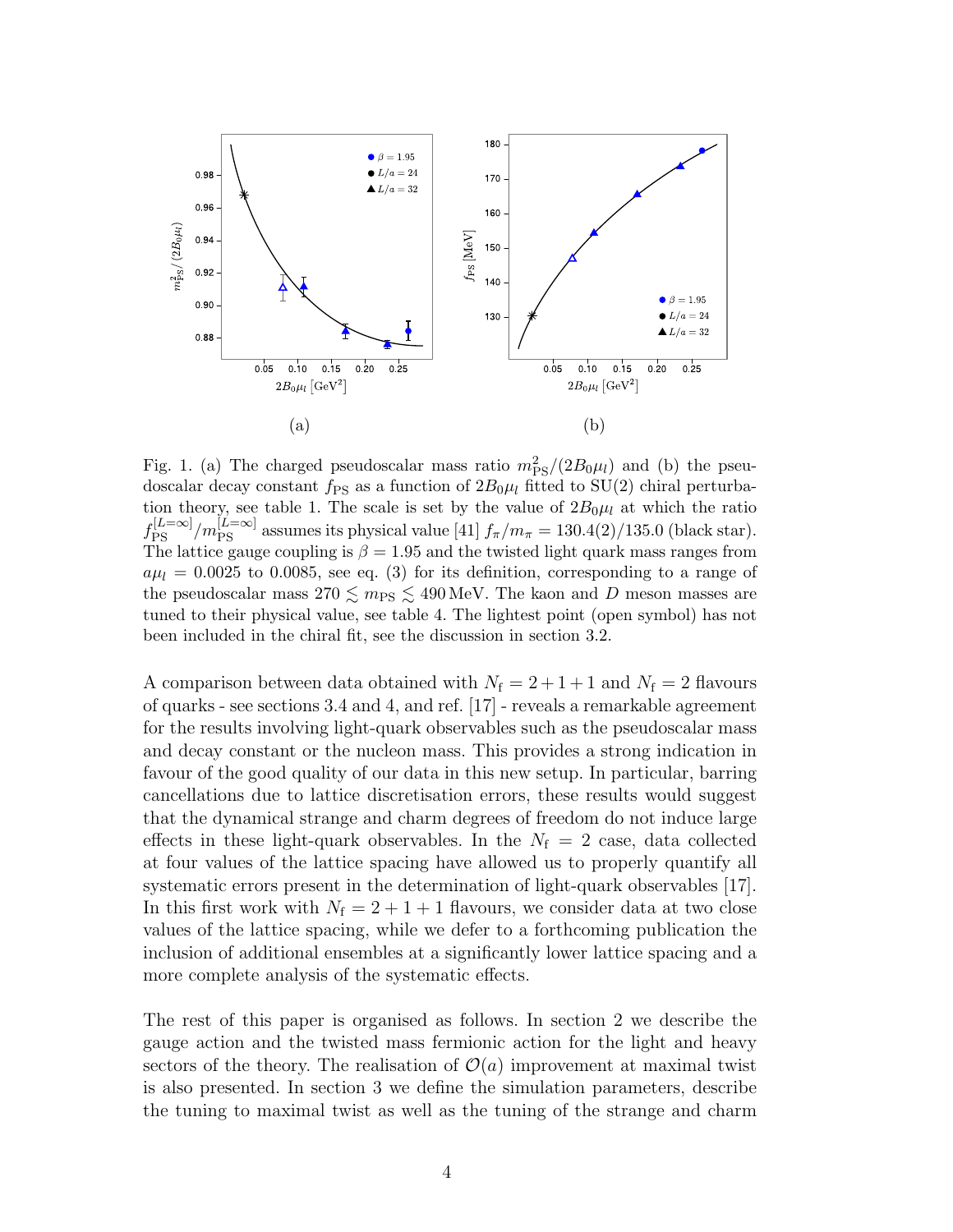|                                                     | $\beta=1.95$  |
|-----------------------------------------------------|---------------|
| $\bar{l}_3$                                         | 3.70(7)(26)   |
| $\bar l_4$                                          | 4.67(3)(10)   |
| $f_0$ [MeV]                                         | 121.14(8)(19) |
| $f_{\pi}/f_0$                                       | 1.076(2)(2)   |
| $2B_0\mu_{u,d}/m_{\pi}^2$                           | 1.032(21)(3)  |
| $\langle r^2\rangle_s^{\rm NLO}$ [fm <sup>2</sup> ] | 0.724(5)(23)  |
| $r_0^{\chi}/a(\beta = 1.95)$                        | 5.71(4)       |
| $r_0^{\chi}(\beta = 1.95)$ [fm]                     | 0.447(5)      |
| $a(\beta = 1.95)$ [fm]                              | 0.0782(6)     |

Results of the fits to SU(2)  $\chi$ PT for the ensemble at  $\beta = 1.95$ . Predicted quantities are: the low energy constants  $l_{3,4}$ , the charged pseudoscalar decay constant in the chiral limit  $f_0$ , the mass ratio  $2B_0\mu_l/m_{\rm PS}^2$  at the physical point and the pion scalar radius  $\langle r^2 \rangle_s^{\text{NLO}}$ . The first quoted error is from the chiral fit at  $\beta = 1.95$ , the second error is the systematic uncertainty that conservatively accommodates the best fitted central values of the three fits reported in table 9, section 4. The small error on the quoted lattice spacing comes exclusively from the fit at  $\beta = 1.95$ . The scale is set by fixing the ratio  $f_{\rm PS}^{[L=\infty]}/m_{\rm PS}^{[L=\infty]} = f_{\pi}/m_{\pi} = 130.4(2)/135.0$  to its physical value [41]. The chirally extrapolated Sommer scale  $r_0^{\chi}$  $\frac{\chi}{0}$  is determined separately and not included in the  $\chi$ PT fits. For a comparison with the  $N_f = 2$  ETMC results, see [17].

quark masses and the relevance of discretisation effects. Section 4 includes a discussion of the fits to  $SU(2)$   $\chi$ PT also for data on a slightly coarser lattice,  $a \approx 0.086$  fm, and provides a first account of systematic uncertainties. Our conclusions and future prospects are summarised in section 5.

## 2 Lattice Action

The complete lattice action can be written as

$$
S = S_g + S_l + S_h, \qquad (1)
$$

where  $S_g$  is the pure gauge action, in our case the so-called Iwasaki action [42, 43],  $S_l$  is the twisted mass Wilson action for the light doublet [3,4] and  $S_h$  the one for the heavy doublet [33, 34].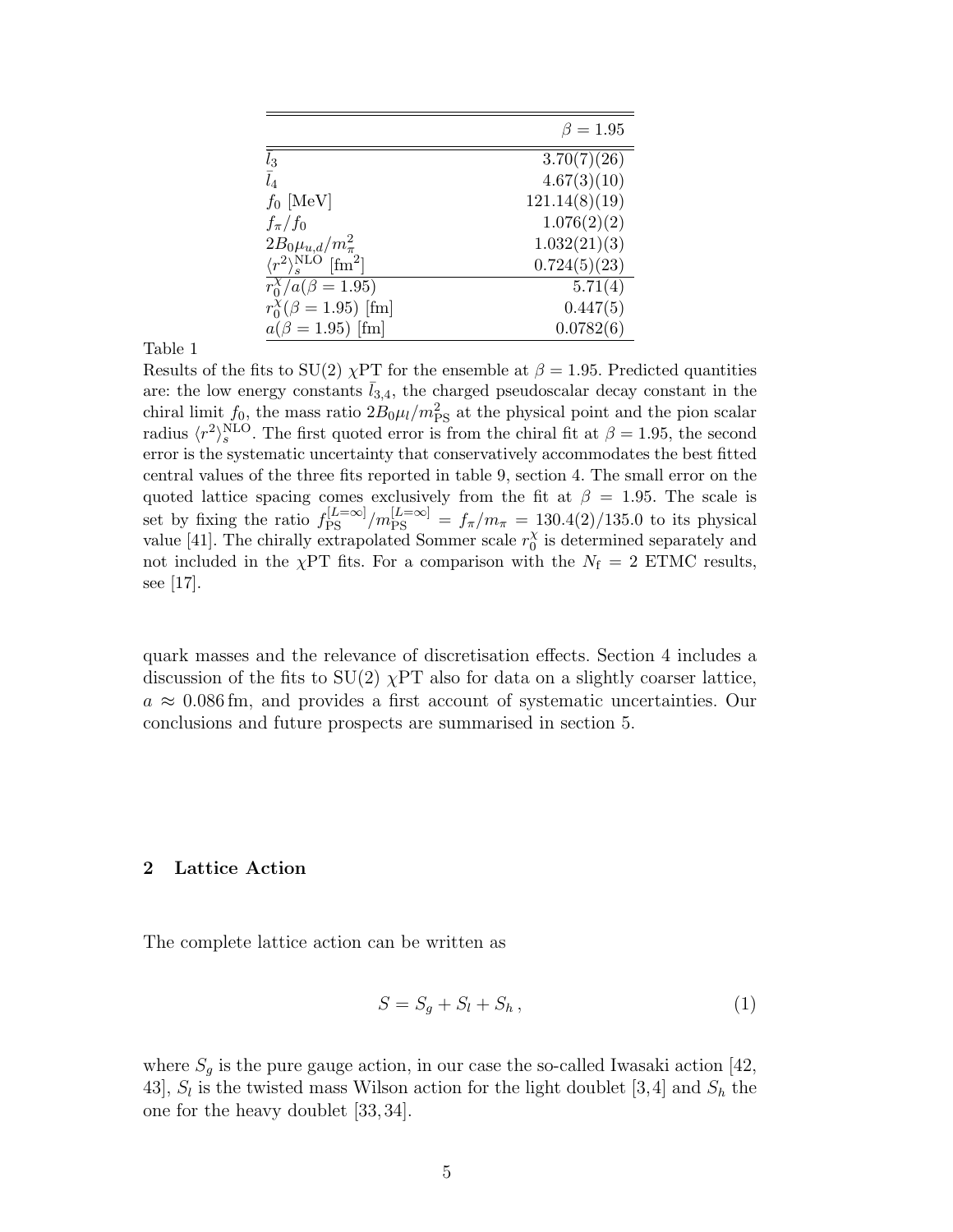#### 2.1 Gauge action

The Iwasaki gauge action [42, 43] includes besides the plaquette term  $U_{x,\mu,\nu}^{1\times1}$ also rectangular  $(1 \times 2)$  Wilson loops  $U_{x,\mu,\nu}^{1\times 2}$ 

$$
S_g = \frac{\beta}{3} \sum_{x} \left( b_0 \sum_{\substack{\mu,\nu=1\\1 \le \mu < \nu}}^4 \{ 1 - \text{Re Tr}(U_{x,\mu,\nu}^{1 \times 1}) \} + b_1 \sum_{\substack{\mu,\nu=1\\ \mu \ne \nu}}^4 \{ 1 - \text{Re Tr}(U_{x,\mu,\nu}^{1 \times 2}) \} \right), \quad (2)
$$

with  $\beta = 6/g_0^2$  the bare inverse coupling,  $b_1 = -0.331$  and the normalisation condition  $b_0 = 1 - 8b_1$ .

The choice of the gauge action is motivated by the non trivial phase structure of Wilson-type fermions at finite values of the lattice spacing. The phase structure of the theory has been extensively studied analytically, by means of chiral perturbation theory [44–50], and numerically [51–56]. These studies provided evidence for a first order phase transition close to the chiral point for coarse lattices. This implies that simulations at non-vanishing lattice spacing cannot be performed with pseudoscalar masses below a minimal critical value.

The strength of the phase transition has been found [53, 56] to be highly sensitive to the value of the parameter  $b_1$  in the gauge action in eq. (2). Moreover, in [35] it was observed that its strength grows when increasing the number of flavours in the sea from  $N_f = 2$  to  $N_f = 2 + 1 + 1$ , at otherwise fixed physical situation. Numerical studies with our  $N_f = 2 + 1 + 1$  setup have shown that the Iwasaki gauge action, with  $b_1 = -0.331$ , provides a smoother dependence of phase transition sensitive quantities on the bare quark mass than the tree-level-improved Symanzik [57,58] gauge action, with  $b_1 = -1/12$ , chosen for our  $N_f = 2$  simulations.

Another way to weaken the strength of the phase transition is to modify the covariant derivative in the fermion action by smearing the gauge fields. While the main results of this work do not use smearing of the gauge fields, we report in section 3.7 on our experience when applying a stout smearing [59] procedure, see also [60].

#### 2.2 Action for the Light Doublet

The lattice action for the mass degenerate light doublet  $(u, d)$  in the so called twisted basis reads [3, 4]

$$
S_l = a^4 \sum_x {\{\bar{\chi}_l(x) [D[U] + m_{0,l} + i\mu_l \gamma_5 \tau_3]} \chi_l(x) } , \qquad (3)
$$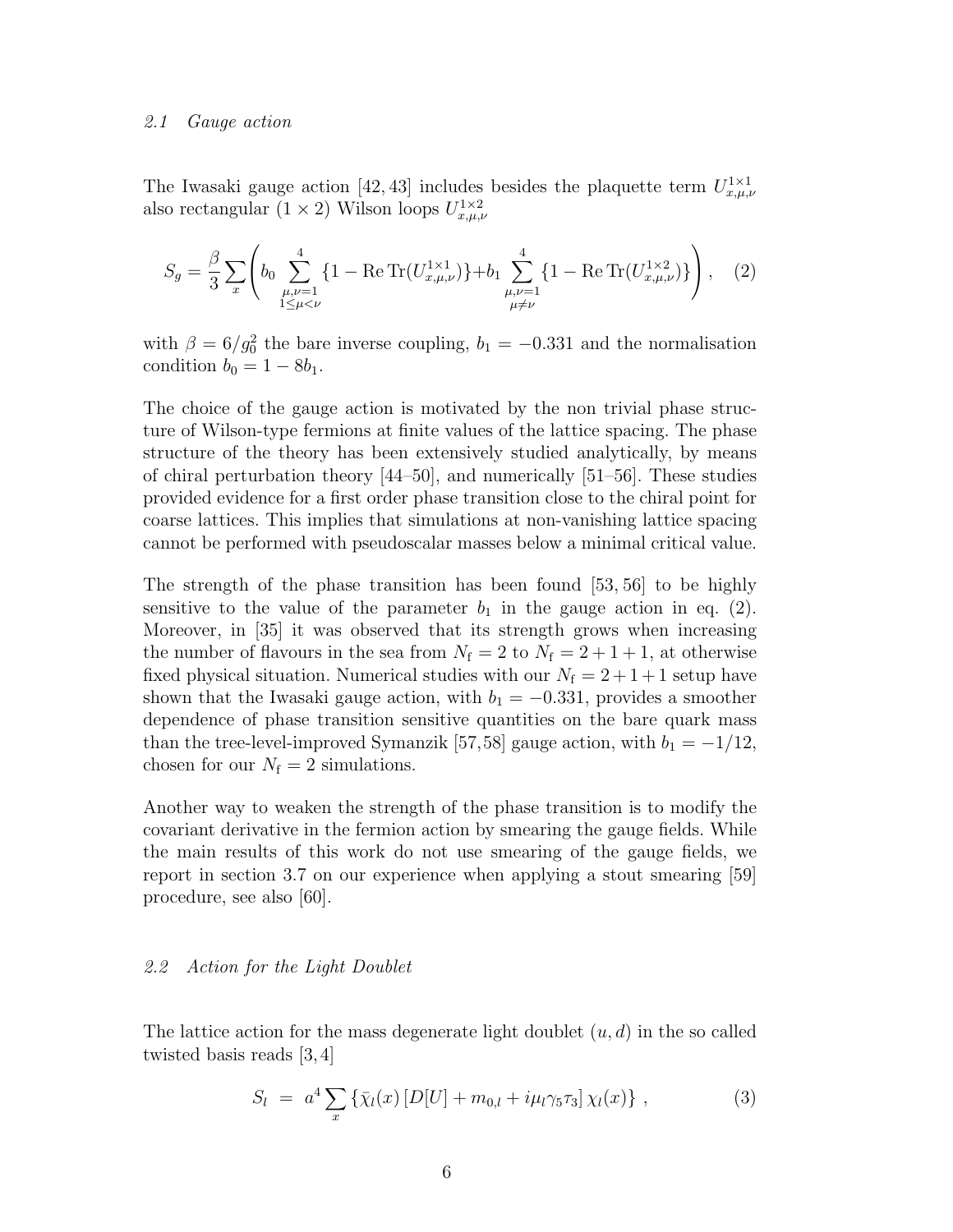where  $m_{0,l}$  is the untwisted bare quark mass,  $\mu_l$  is the bare twisted light quark mass,  $\tau_3$  is the third Pauli matrix acting in flavour space and

$$
D[U] = \frac{1}{2} \left[ \gamma_{\mu} \left( \nabla_{\mu} + \nabla_{\mu}^{*} \right) - a \nabla_{\mu}^{*} \nabla_{\mu} \right]
$$

is the massless Wilson-Dirac operator.  $\nabla_{\mu}$  and  $\nabla_{\mu}^{*}$  are the forward and backward gauge covariant difference operators, respectively. Twisted mass light fermions are said to be at maximal twist if the bare untwisted mass  $m_{0,l}$  is tuned to its critical value,  $m_{\text{crit}}$ , the situation we shall reproduce in our simulations. The quark doublet  $\chi_l = (\chi_u, \chi_d)$  in the twisted basis is related by a chiral rotation to the quark doublet in the physical basis

$$
\psi_l^{phys} = e^{\frac{i}{2}\omega_l \gamma_5 \tau_3} \chi_l, \qquad \bar{\psi}_l^{phys} = \bar{\chi}_l e^{\frac{i}{2}\omega_l \gamma_5 \tau_3}, \qquad (4)
$$

where the twisting angle  $\omega_l$  takes the value  $|\omega_l| \to \frac{\pi}{2}$  as  $|m_{0,l} - m_{\rm crit}| \to 0$ . We shall use the twisted basis throughout this paper.

# 2.3 Action for the Heavy Doublet

We introduce a dynamical strange quark by adding a twisted heavy masssplit doublet  $\chi_h = (\chi_c, \chi_s)$ , thus also introducing a dynamical charm in our framework. As shown in [34], a real quark determinant can in this case be obtained if the mass splitting is taken to be orthogonal in isospin space to the twist direction. We thus choose the construction [33, 34]

$$
S_h = a^4 \sum_x \{ \bar{\chi}_h(x) \left[ D[U] + m_{0,h} + i \mu_\sigma \gamma_5 \tau_1 + \mu_\delta \tau_3 \right] \chi_h(x) \}, \tag{5}
$$

where  $m_{0,h}$  is the untwisted bare quark mass for the heavy doublet,  $\mu_{\sigma}$  the bare twisted mass – the twist is this time along the  $\tau_1$  direction – and  $\mu_{\delta}$  the mass splitting along the  $\tau_3$  direction.

The bare mass parameters  $\mu_{\sigma}$  and  $\mu_{\delta}$  of the non-degenerate heavy doublet are related to the physical renormalised strange and charm quark masses via [33]

$$
(m_s)_R = Z_P^{-1} (\mu_\sigma - Z_P/Z_S \mu_\delta), (m_c)_R = Z_P^{-1} (\mu_\sigma + Z_P/Z_S \mu_\delta),
$$
 (6)

where  $Z_{\rm P}$  and  $Z_{\rm S}$  are the renormalisation constants of the pseudoscalar and scalar quark densities, respectively, computed in the massless standard Wilson theory.

A chiral rotation analogous to the one in the light sector transforms the heavy quark doublet from the twisted to the physical basis

$$
\psi_h^{phys} = e^{\frac{i}{2}\omega_h \gamma_5 \tau_1} \chi_h, \qquad \bar{\psi}_h^{phys} = \bar{\chi}_h e^{\frac{i}{2}\omega_h \gamma_5 \tau_1}, \tag{7}
$$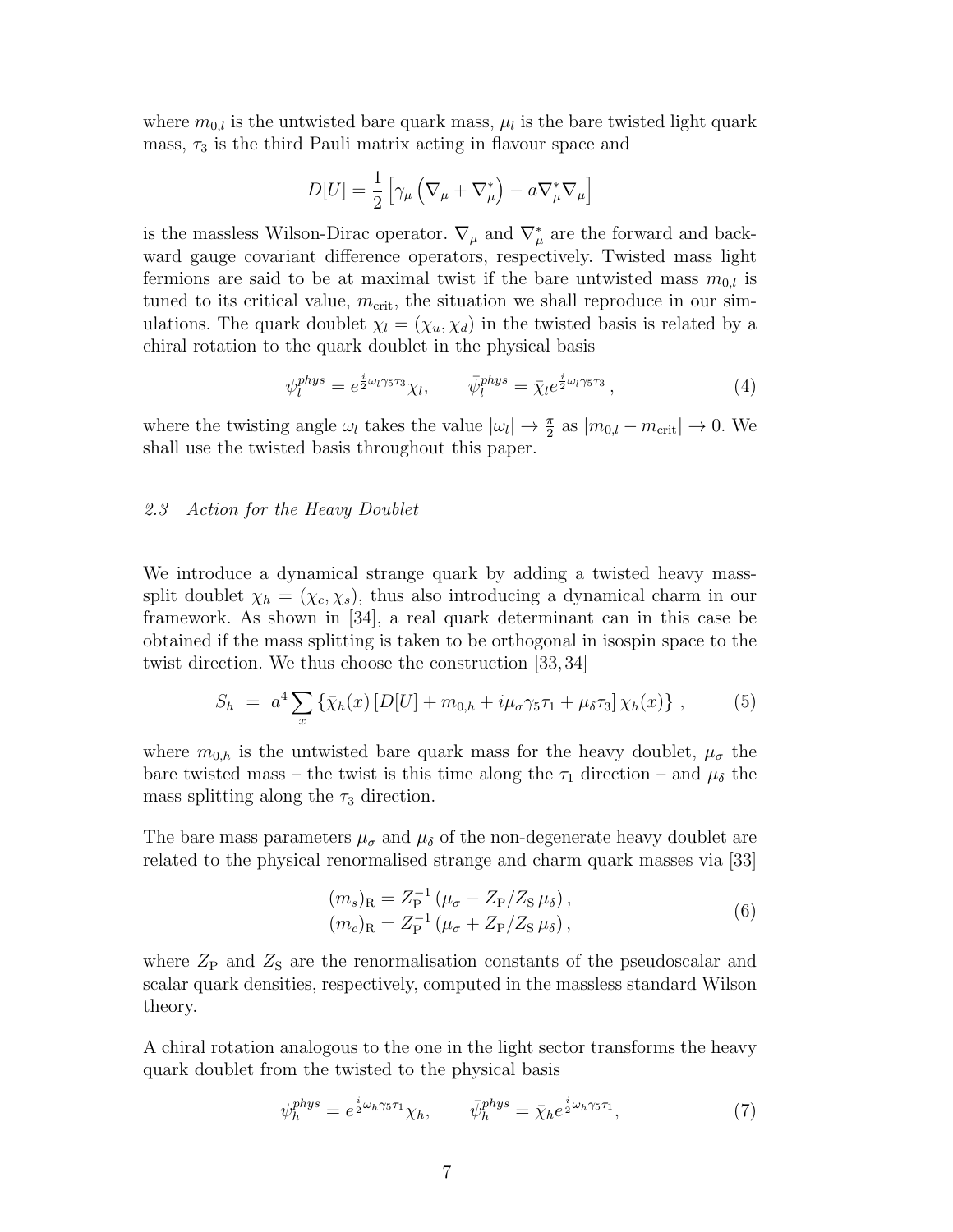where the twisting angle  $\omega_h$  takes the value  $|\omega_h| \to \frac{\pi}{2}$  as  $|m_{0,h} - m_{\rm crit}| \to 0$ .

# 2.4  $\mathcal{O}(a)$  improvement at maximal twist

One of the main advantages of Wilson twisted mass fermions is that by tuning the untwisted bare quark mass to its critical value, automatic  $\mathcal{O}(a)$  improvement of physical observables can be achieved.

Tuning the complete  $N_f = 2+1+1$  action to maximal twist can in principle be performed by independently choosing the bare masses of the light and heavy sectors  $am_{0,l}$  and  $am_{0,h}$ , resulting, however, in a quite demanding procedure. On the other hand, properties of the Wilson twisted mass formulation allow for a rather economical, while accurate alternative [4,34,35], where the choice  $am_{0,l} = am_{0,h} \equiv 1/2\kappa - 4$  is made, and the hopping parameter  $\kappa$  has been introduced.

Tuning to maximal twist, i.e.  $\kappa = \kappa_{crit}$ , is then achieved by choosing a parity odd operator O and determine  $am_{crit}$  (equivalently  $\kappa_{crit}$ ) such that O has vanishing expectation value. One appropriate quantity is the PCAC light quark mass [29, 52, 53]

$$
m_{\text{PCAC}} = \frac{\sum_{\mathbf{x}} \left\langle \partial_0 A_{0,l}^a(\mathbf{x}, t) P_l^a(0) \right\rangle}{2 \sum_{\mathbf{x}} \left\langle P_l^a(\mathbf{x}, t) P_l^a(0) \right\rangle}, \qquad a = 1, 2 ,
$$
 (8)

where

$$
A_{\mu,l}^a(x) = \bar{\chi}_l(x)\gamma_\mu\gamma_5 \frac{\tau_a}{2}\chi_l(x)\,,\qquad P_l^a(x) = \bar{\chi}_l(x)\gamma_5 \frac{\tau_a}{2}\chi_l(x)\,,\qquad(9)
$$

and we demand  $m_{\text{PCAC}} = 0$ . For the quenched [25] and the  $N_{\text{f}} = 2$  case [17], this method has been found to be successful in providing the expected  $\mathcal{O}(a)$ improvement and effectively reducing residual  $\mathcal{O}(a^2)$  discretisation effects in the region of small quark masses [29].

The numerical precision required for the tuning of  $m_{\text{PCAC}}$  to zero has been discussed in [8]. Contrary to the  $N_f = 2$  case [5, 8], where this tuning was performed once at the minimal value of the twisted light mass considered in the simulations, we now perform the tuning at each value of the twisted light quark mass  $\mu_l$  and the heavy-doublet quark mass parameters  $\mu_{\sigma}$  and  $\mu_{\delta}$ . This obviously leaves more freedom in the choice of light quark masses for future computations.

Although theoretical arguments tell us that  $\mathcal{O}(a)$  improvement is at work in our setup, a dedicated continuum scaling study is always required to accurately quantify the actual magnitude of  $\mathcal{O}(a^2)$  effects. In section 3.4 we provide a first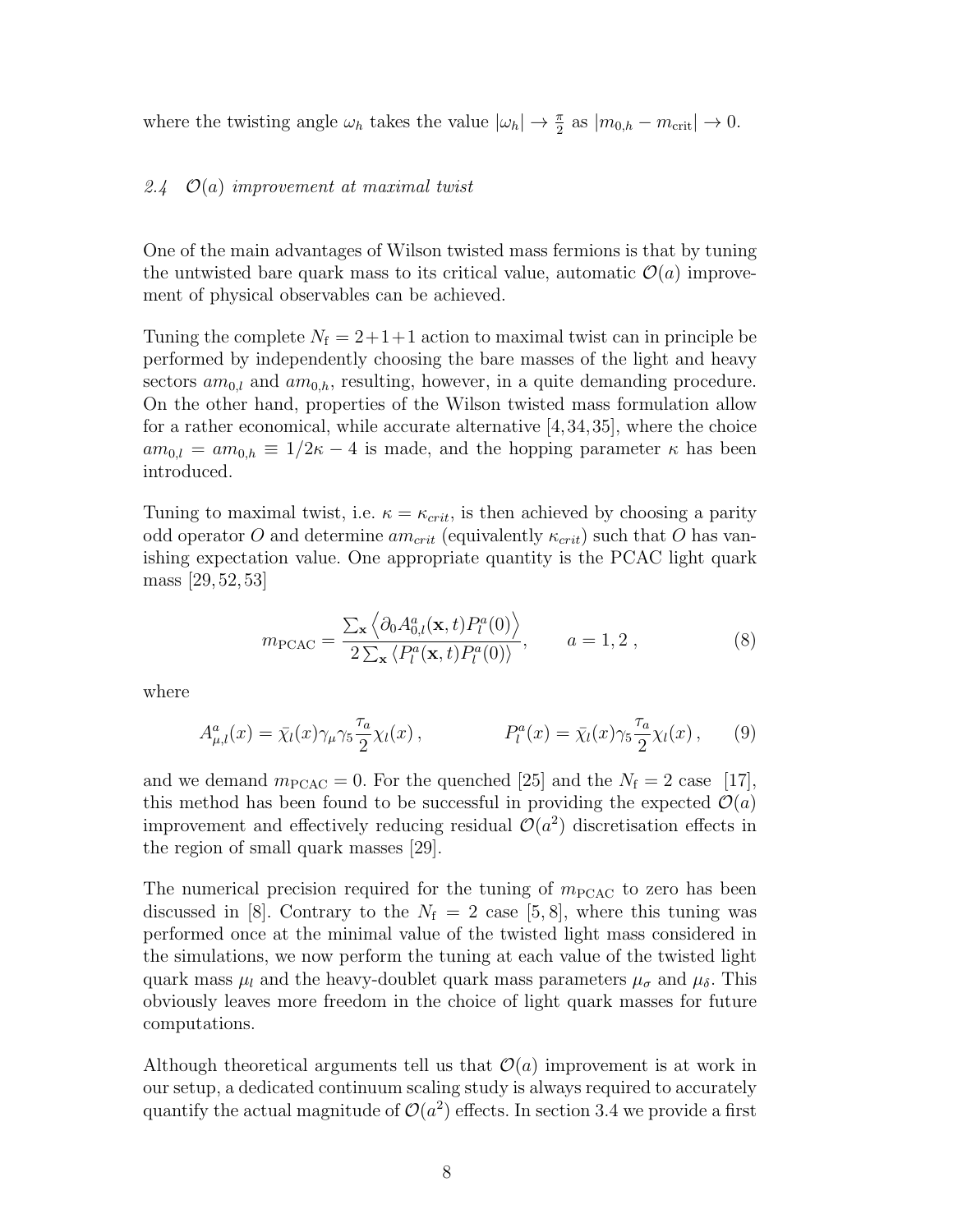indication that such effects are indeed small, at least for the here considered light meson sector; currently ongoing computations at a significantly smaller lattice spacing will allow for a continuum limit scaling analysis in this setup.

# 3 Simulation Details

#### 3.1 Simulation Ensembles

We performed simulations at two values of the lattice gauge coupling  $\beta = 1.90$ and 1.95, corresponding to values of the lattice spacing  $a \approx 0.086$  fm and  $a \approx 0.078$  fm, respectively. The parameters of each ensemble are reported in table 2. The charged pion mass  $m_{PS}$  ranges from 270 MeV to 510 MeV. Simulated volumes correspond to values of  $m_{PS}L$  ranging from 3.0 to 5.8, where the smaller volumes served to estimate finite volume effects, see table 3. Physical spatial volumes range from  $(1.9 \text{ fm})^3$  to  $(2.8 \text{ fm})^3$ .

As already mentioned, the tuning to  $\kappa_{crit}$  was performed independently for each value of the mass parameters  $a\mu_l$ ,  $a\mu_\sigma$  and  $a\mu_\delta$ . The mass parameters of the heavy doublet  $a\mu_{\sigma}$  and  $a\mu_{\delta}$  reported in table 2 are related to the strange and charm quark masses. In particular, they are fixed by requiring the simulated kaon and D meson masses to approximately take their physical values, as discussed in section 3.3. The simulation algorithm used to generate the ensembles includes in the light sector, a Hybrid Monte Carlo algorithm with multiple time scales and mass preconditioning, described in ref. [61], while in the strange-charm sector a polynomial hybrid Monte Carlo (PHMC) algorithm [62–64]; the implementation of ref. [65] is publicly available.

The positivity of the determinant of the Dirac operator is a property of the mass-degenerate Wilson twisted mass action, which does not necessarily hold in the non degenerate case for generic values of the mass parameters  $\mu_{\sigma}$  and  $\mu_{\delta}$ . <sup>[1](#page-8-0)</sup> The positivity is monitored by measuring the smallest eigenvalue  $\lambda_{h,min}$ of  $Q_h^{\dagger} Q_h$ , where  $Q_h = \gamma_5 \tau_3 D_h$  and  $D_h$  is the Wilson Dirac operator of the nondegenerate twisted mass action in eq. (5). We observe that  $\lambda_{h,\min}$  is roughly proportional to the renormalised strange quark mass squared. Since we choose the mass parameters  $\mu_{\sigma}$  and  $\mu_{\delta}$  such that the strange quark takes its physical value, a spectral gap in the distribution of  $Q_h^{\dagger} Q_h$  is observed, implying that the determinant of  $D<sub>h</sub>$  does not change sign during the simulation. While this is sufficient for the purpose of this study, we shall provide a detailed discussion of this issue in a forthcoming publication.

<span id="page-8-0"></span><sup>&</sup>lt;sup>1</sup> Notice however that the positivity of the determinant is guaranteed for  $\mu_{\sigma}^2$  >  $\mu^2_{\delta}$  [33, 34].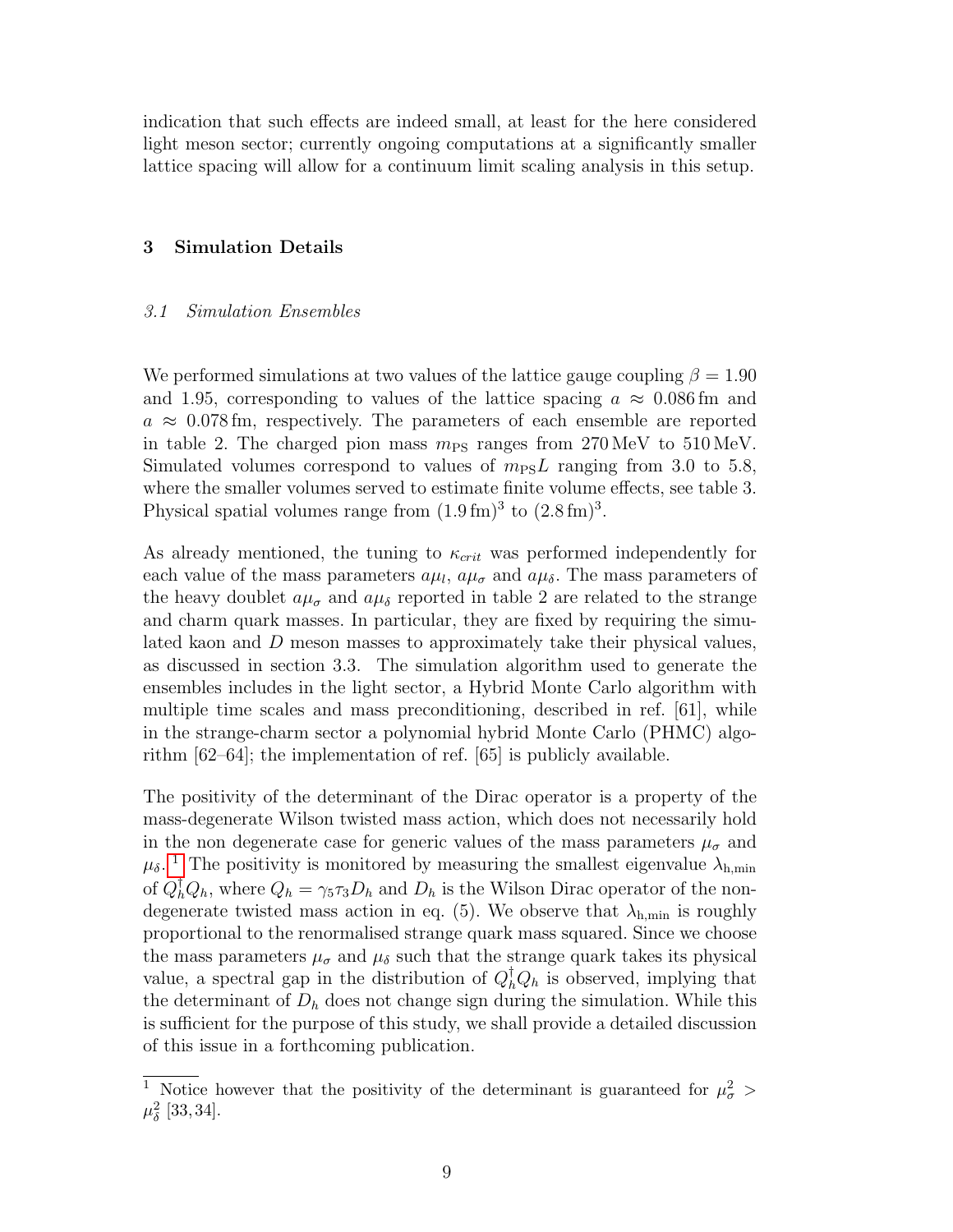| Ensemble           | B    | $\kappa_{\rm crit}$ | $a\mu_l$ | $a\mu_{\sigma}$ | $a\mu_{\delta}$ | $\overline{(L/a)^3 \times T/a}$ |
|--------------------|------|---------------------|----------|-----------------|-----------------|---------------------------------|
| A30.32             | 1.90 | 0.1632720           | 0.0030   | 0.150           | 0.190           | $\overline{32^3 \times 64}$     |
| A40.32             |      | 0.1632700           | 0.0040   |                 |                 | $32^3 \times 64$                |
| A40.24             |      | 0.1632700           | 0.0040   |                 |                 | $24^3 \times 48$                |
| A40.20             |      | 0.1632700           | 0.0040   |                 |                 | $20^3 \times 48$                |
| A50.32             |      | 0.1632670           | 0.0050   |                 |                 | $32^3 \times 64$                |
| A60.24             |      | 0.1632650           | 0.0060   |                 |                 | $24^3 \times 48$                |
| A80.24             |      | 0.1632600           | 0.0080   |                 |                 | $24^3 \times 48$                |
| A100.24            |      | 0.1632550           | 0.0100   |                 |                 | $24^3 \times 48$                |
| A100.24s           |      | 0.1631960           | 0.0100   |                 | 0.197           | $24^3 \times 48$                |
| B <sub>25.32</sub> | 1.95 | 0.1612420           | 0.0025   | 0.135           | 0.170           | $32^3 \times 64$                |
| B35.32             |      | 0.1612400           | 0.0035   |                 |                 | $32^3 \times 64$                |
| B <sub>55.32</sub> |      | 0.1612360           | 0.0055   |                 |                 | $32^3 \times 64$                |
| B75.32             |      | 0.1612320           | 0.0075   |                 |                 | $32^3 \times 64$                |
| B85.24             |      | 0.1612312           | 0.0085   |                 |                 | $24^3 \times 48$                |

Summary of the  $N_f = 2 + 1 + 1$  ensembles generated by ETMC at two values of the lattice coupling  $\beta = 1.90$  and  $\beta = 1.95$ . From left to right, we quote the ensemble name, the value of inverse coupling  $\beta$ , the estimate of the critical value  $\kappa_{crit}$ , the light twisted mass  $a\mu_l$ , the heavy doublet mass parameters  $a\mu_\sigma$  and  $a\mu_\delta$  and the volume in units of the lattice spacing. Our notation for the ensemble names corresponds to  $X.\mu_l.L$ , with X referring to the value of  $\beta$  used. The run A100.24s is used to control the tuning of the strange and charm quark masses.

| Ensemble           | $m_{\text{PCAC}}/\mu_l$ | $m_{\rm PS}L$ | $\tau_{\rm int}(\langle P \rangle)$ | $\tau_{\rm int}(am_{\rm PS})$ | $\tau_{\rm int}(am_{\rm PCAC})$ |
|--------------------|-------------------------|---------------|-------------------------------------|-------------------------------|---------------------------------|
| A30.32             | $-0.123(87)$            | 3.97          | 118(55)                             | 2.7(4)                        | 46(19)                          |
| A40.32             | $-0.055(55)$            | 4.53          | 103(48)                             | 4.1(7)                        | 51(21)                          |
| A40.24             | $-0.148(83)$            | 3.48          | 132(57)                             | $\leq 2$                      | 35(12)                          |
| A40.20             | $-0.051(91)$            | 2.97          | 55(25)                              | 2.9(7)                        | 26(12)                          |
| A50.32             | 0.064(24)               | 5.05          | 50(19)                              | 3.0(5)                        | 21(7)                           |
| A60.24             | $-0.037(50)$            | 4.15          | 28(8)                               | 2.0(2)                        | 13(4)                           |
| A80.24             | 0.020(19)               | 4.77          | 23(7)                               | 2.4(3)                        | 10(2)                           |
| A100.24            | 0.025(18)               | 5.35          | 18(5)                               | 2.3(3)                        | 13(3)                           |
| A100.24s           | 0.045(18)               | 5.31          | 18(5)                               | 6.2(1.1)                      | 18(5)                           |
| B <sub>25.32</sub> | $-0.185(69)$            | 3.42          | 65(25)                              | 3.6(6)                        | 26(9)                           |
| B35.32             | 0.009(34)               | 4.03          | 54(19)                              | 5.5(8)                        | 41(14)                          |
| B55.32             | $-0.069(13)$            | 4.97          | 12(3)                               | $\leq 2$                      | 8(2)                            |
| B75.32             | $-0.047(12)$            | 5.77          | 14(4)                               | 3.3(5)                        | 13(3)                           |
| B85.24             | $-0.001(16)$            | 4.66          | 15(4)                               | 2.2(2)                        | 11(2)                           |

Table 3

For each ensemble, from left to right the values of  $m_{\text{PCAC}}/\mu_l$ ,  $m_{\text{PS}}L$ , the integrated autocorrelation time of the plaquette,  $m_{PS}$  and  $m_{PCAC}$  in units of the trajectory length. Every ensemble contains 5000 thermalised trajectories of length  $\tau = 1$ , except A40.24 which contains 8000 trajectories.

To generate correlators we use stochastic sources and improve the signal-tonoise ratio by using the "one-end trick", following the techniques also employed in our  $N_f = 2$  simulations [8]. We have constructed all meson correlators with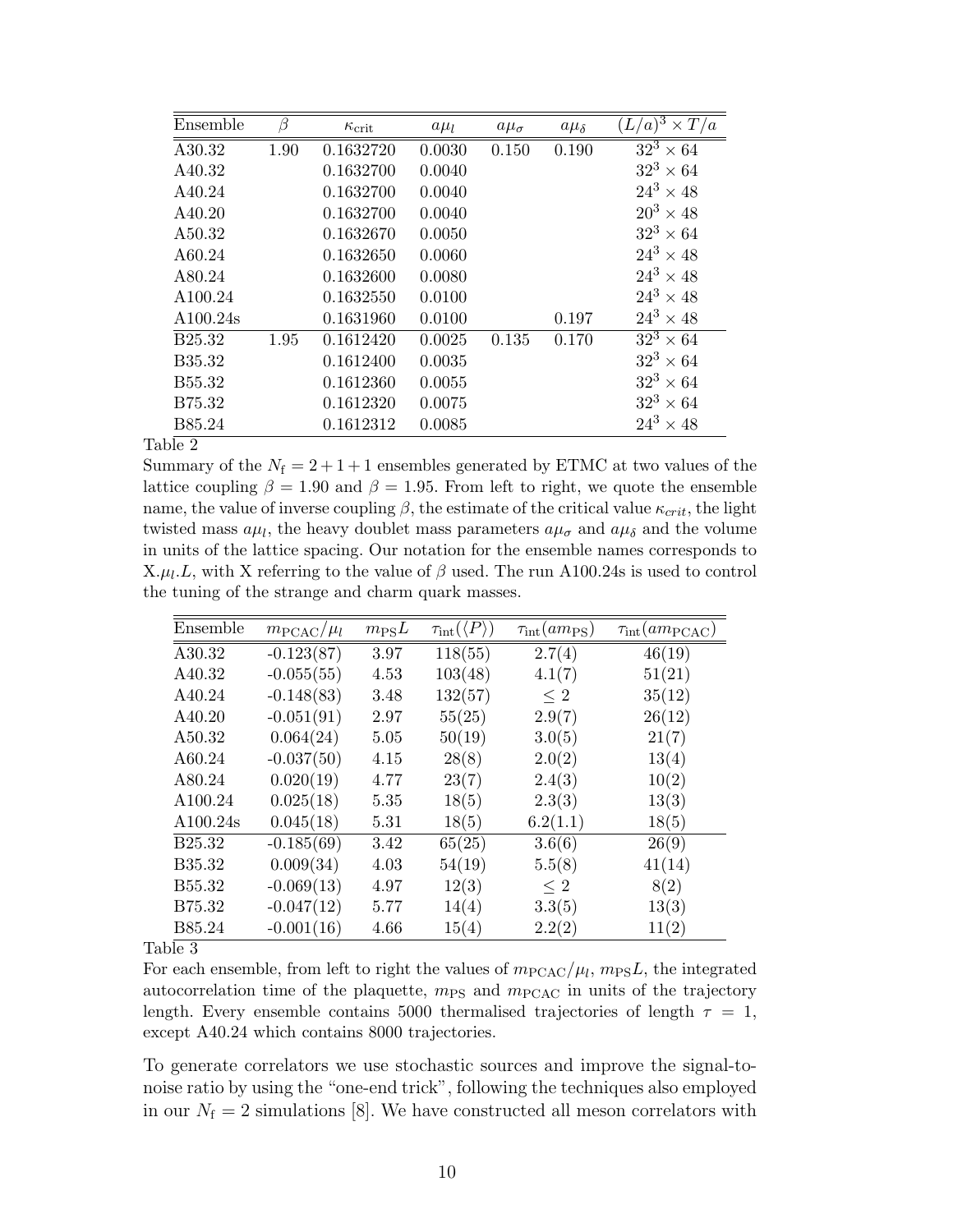

Fig. 2. The ratio  $m_{\text{PCAC}}/\mu_l$  for the ensembles at  $\beta = 1.90$  and 1.95 at the largest simulated volumes and as a function of  $2B_0\mu_l$ . For both ensembles the ratio  $m_\mathrm{PCAC}/\mu_l$ satisfies the 10% level criterion, except for the lightest point at  $\beta = 1.90$  and  $\beta = 1.95$  (open symbols), also affected by larger statistical errors. We assume  $Z_A = 1$ , while the actual value  $Z_A \lesssim 1$  can only improve all tuning conditions.

local (L), fuzzed (F) and Gaussian smeared (S) sources and sinks. The use of smeared or fuzzed sources has stronger impact on the extraction of the kaon and D meson masses; results for the latter are reported in section 3.3, while a companion paper [66] discusses the adopted strategy for the less straightforward determination of these masses in the unitary  $N_f = 2 + 1 + 1$  Wilson twisted mass formalism.

#### 3.2 Tuning to Maximal Twist

To guarantee  $\mathcal{O}(a)$  improvement of all physical observables while also avoiding residual  $\mathcal{O}(a^2)$  effects with decreasing pion mass, the numerical precision of the tuning to maximal twist – quantified by the deviation from zero of  $m_{\text{PCAC}}$ - has to satisfy  $|Z_{\rm A}m_{\rm PCAC}/\mu_l|_{\mu_l,\mu_{\sigma},\mu_{\delta}} \lesssim a\Lambda_{QCD}$  [5, 8, 17]. The left-hand side contains the renormalised ratio of the untwisted mass over the twisted lightquark mass. A similar condition should be fulfilled by the error on this ratio. For the current lattice spacings,  $a\Lambda_{QCD} \approx 0.1$ , while the values of the axial current renormalisation factor  $Z_A$  have not yet been determined. Nevertheless, since  $Z_A$  enters as an  $\mathcal{O}(1)$  multiplicative prefactor, and it is expected to be  $Z_{\rm A} \leq 1$  for our ensembles<sup>[2](#page-10-0)</sup>, we adopt the conservative choice  $Z_{\rm A} = 1$  in verifying the tuning condition.

<span id="page-10-0"></span> $\overline{2}$  Preliminary determinations of  $Z_A$  from ongoing dedicated runs with four degenerate light flavours, indicate that  $Z_A \sim 0.7 - 0.8$  for the ensembles considered in this work.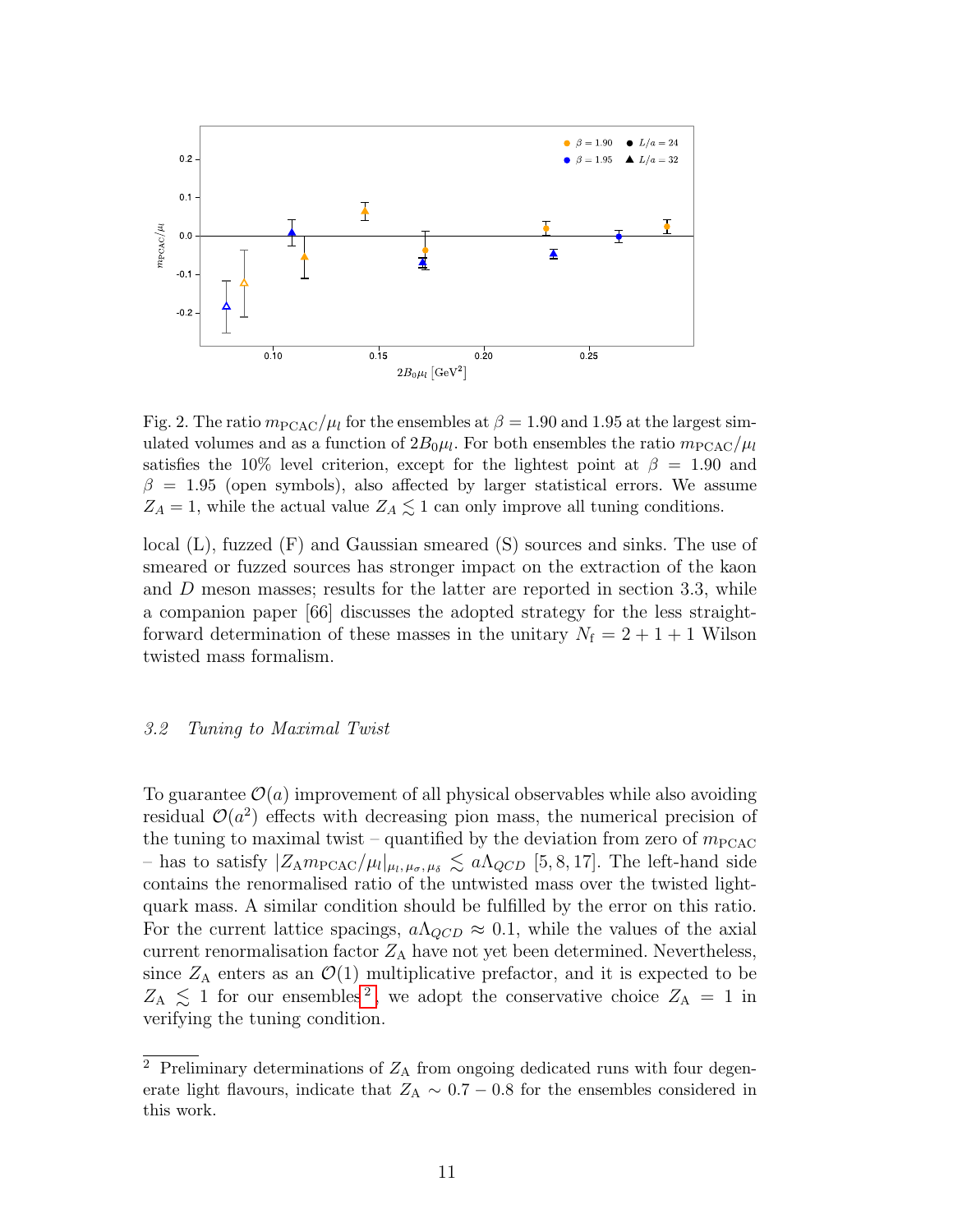Satisfying this constraint clearly requires a good statistical accuracy in the determination of the PCAC mass. The values of  $m_{\text{PCAC}}/\mu_l$  reported in table 3 and shown in fig. 2 are well satisfying the tuning condition to maximal twist, with the exception of the lightest mass point at  $\beta = 1.90$  and  $\beta = 1.95$ . We notice that the autocorrelation time of  $m_{\text{PCAC}}$  reported in table 3 grows with decreasing values of the light quark mass  $\mu_l$ , thus rendering the tuning more costly for the two lightest points. For the ensemble B25.32, we are currently performing a new simulation aiming at a more accurate tuning to  $\kappa_{\rm crit}$ . We are also testing a reweighting procedure [36] in  $\kappa$  on the same ensemble, in view of applying it to the other not optimally tuned ensemble A30.32, and to future simulations. In what follows, we use the lightest mass points for consistency checks, and we exclude them from the final  $\chi PT$  fits. We also remind the reader that the small deviations from zero of  $am<sub>PCAC</sub>$  will only affect the  $\mathcal{O}(a^2)$  lattice discretisation errors of physical observables [8].

# 3.3 Tuning of the Strange and Charm Quark Masses

The mass parameters  $\mu_{\sigma}$  and  $\mu_{\delta}$  in the heavy doublet of the action in eq. (5) can in principle be adjusted so as to match the renormalised strange and charm quark masses by use of eq. (6). In practise, in this work, we fix the values of  $\mu_{\sigma}$  and  $\mu_{\delta}$  by requiring that the simulated kaon mass  $m_K$  and D meson mass  $m_D$  approximately take their physical values.

A detailed description of the determination of the kaon and D meson masses is separately given in [66], while figures  $3(a)$  and  $3(b)$  show the resulting dependence of  $(2m_K^2 - m_{PS}^2)$  and  $m_D$  upon the light pseudoscalar mass squared for both ensembles, and compared with the physical point. Table 4 summarises their numerical values, while the corresponding values for  $a\mu_{\sigma}$  and  $a\mu_{\delta}$  are given in table 2. Observe also that, in order to be able to properly tune the strange and charm quark masses to their physical values,  $a\mu_{\sigma}$  must be chosen larger than  $a\mu_{\delta}$ , since (see eq. (6)) the ratio  $Z_P/Z_S$  is significantly smaller than one [66].

While the kaon and D meson masses at  $\beta = 1.95$  are sufficiently well tuned to their physical values, the ensembles at  $\beta = 1.90$  with  $a\mu_{\delta} = 0.190$  carry a heavier kaon mass. The latter is instead visibly closer to its physical value for  $a\mu_{\delta} = 0.197$ , as can be inferred from figure 3(a). We are currently performing simulations with  $a\mu_{\delta} = 0.197$  for other light quark masses. Moreover, another set of values of  $\mu_{\sigma}$  and  $\mu_{\delta}$  are currently being used at  $\beta = 1.90$  to generate ensembles with a slightly lower D meson mass and a third value of the kaon mass, in order to properly interpolate the lattice data to the physical strange quark mass.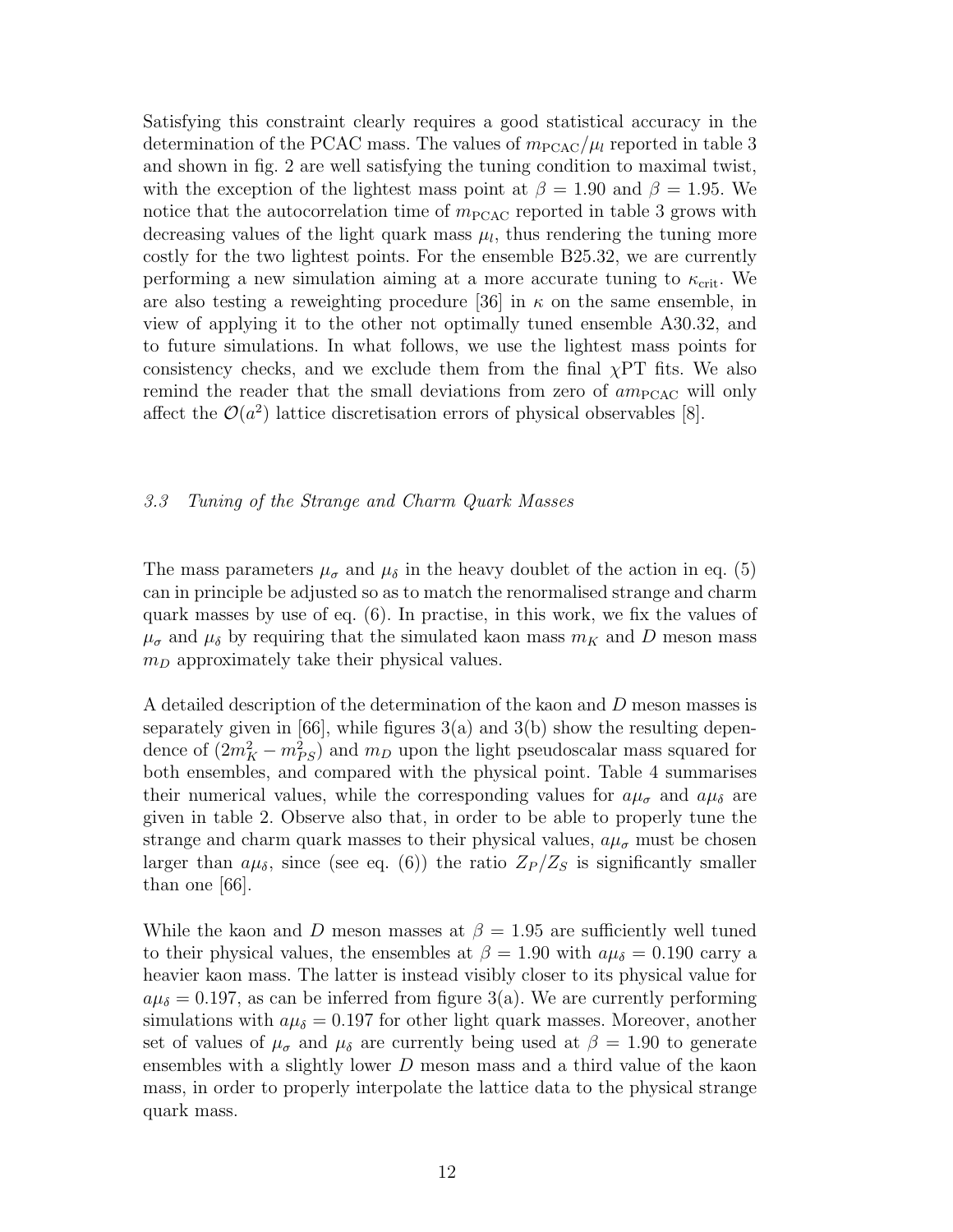

Fig. 3. (a):  $2m_K^2 - m_{\text{PS}}^2$ , and (b):  $m_D$ , as a function of  $m_{\text{PS}}^2$ , for  $\beta = 1.95$  (blue) and  $\beta = 1.90$  (orange). The physical point is shown (black star). The kaon and D meson masses appear to be properly tuned at  $\beta = 1.95$ . The ensembles at  $\beta = 1.90$ ,  $\mu_{\delta} = 0.190$  have a larger value of the strange quark mass, while the red point at  $\beta = 1.90$ ,  $a\mu_{\delta} = 0.197$  appears to be well tuned. Data points have been scaled with the lattice spacing  $a = 0.08585(53)$  fm for  $\beta = 1.90$ , and  $a = 0.07820(59)$  fm for  $\beta = 1.95$ , obtained in this work and where the errors are only statistical.

| Ensemble           | ß    | $am_K$       | $am_D$      |
|--------------------|------|--------------|-------------|
| A30.32             | 1.90 | 0.25150(29)  | 0.9230(440) |
| A40.32             |      | 0.25666(23)  | 0.9216(109) |
| A40.24             |      | 0.25884(43)  | 0.9375(128) |
| A40.20             |      | 0.26130(135) | 0.8701(152) |
| A50.32             |      | 0.26225(38)  | 0.9348(173) |
| A60.24             |      | 0.26695(52)  | 0.9298(118) |
| A80.24             |      | 0.27706(61)  | 0.9319(94)  |
| A100.24            |      | 0.28807(34)  | 0.9427(99)  |
| A100.24s           |      | 0.26502(90)  | 0.9742(133) |
| B <sub>25.32</sub> | 1.95 | 0.21240(50)  | 0.8395(109) |
| B35.32             |      | 0.21840(28)  | 0.8286(85)  |
| B <sub>55.32</sub> |      | 0.22799(34)  | 0.8532(62)  |
| B75.32             |      | 0.23753(32)  | 0.8361(127) |
| B85.24             |      | 0.24476(44)  | 0.8650(76)  |

Table 4

For each ensemble, the values of the kaon mass and the D meson mass as determined in [66].

#### 3.4 Discretisation Effects in Light-quark Observables

In this section we explore discretisation effects in the analysed light-quark observables. To this aim we also make use of the determination of the chi-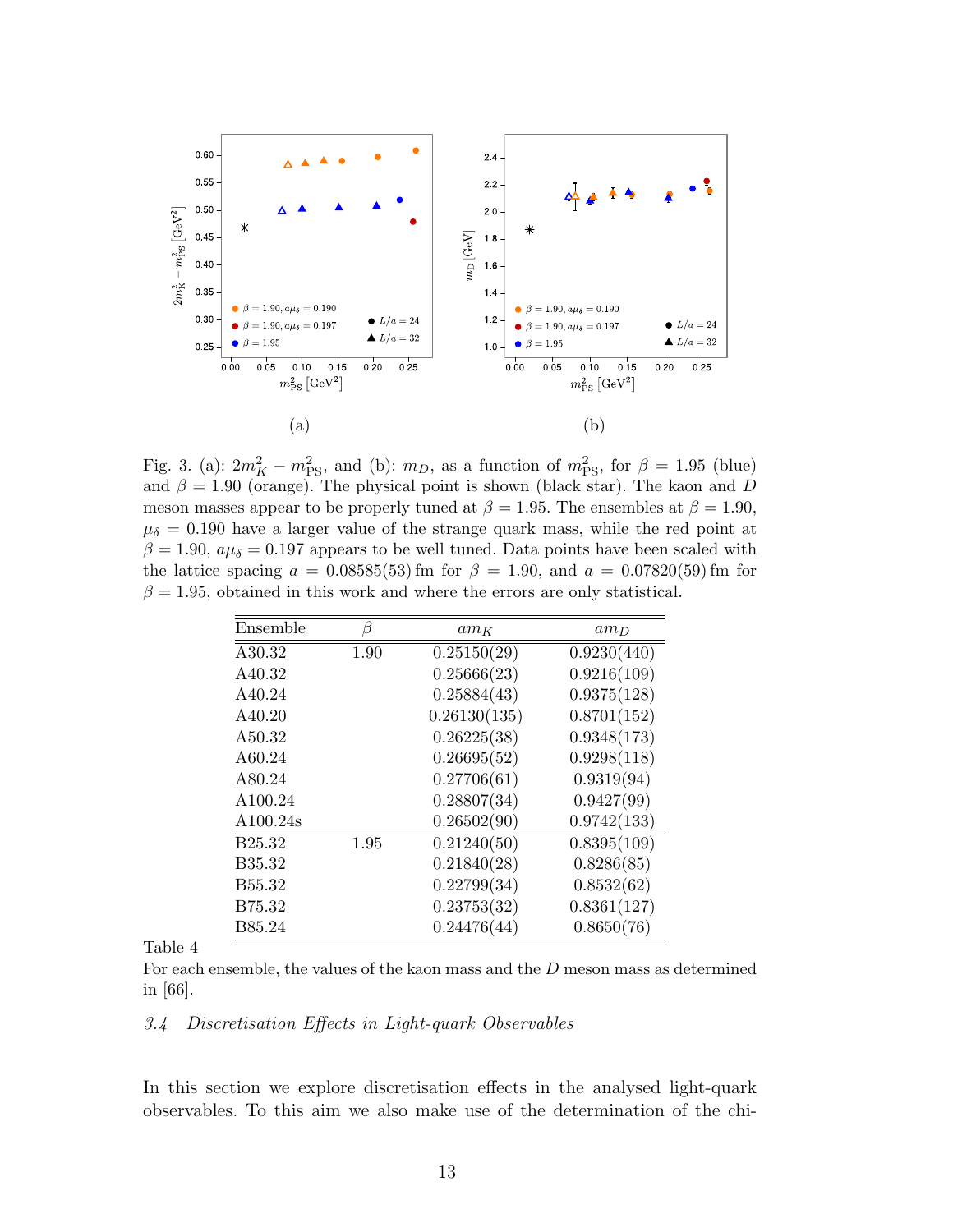

Fig. 4. The quantity  $\alpha f_{\rm PS}$  as a function of  $(\alpha m_{\rm PS})^2$ , with (a)  $\alpha = r_0^{\chi}$  $_{0}^{\chi}$  and (b)  $\alpha = 1/f_0$ , for the  $N_f = 2 + 1 + 1$  data at  $\beta = 1.90$  and  $\beta = 1.95$ , and for the  $N_f = 2$ data at  $\beta = 3.90, \beta = 4.05$  and  $\beta = 4.20$  in [17]. The values of  $r_0^{\chi}$  $_{0}^{\chi}$  for  $N_f = 2 + 1 + 1$ are given in tables 1 and 9.



Fig. 5. The ratio  $m_{\rm PS}^2/f_{\rm PS}^2$  as a function of  $m_{\rm PS}^2/m_N^2$ , for the  $N_{\rm f} = 2+1+1$  ensembles at  $\beta = 1.90$  and  $\beta = 1.95$ , compared to the  $N_f = 2$  data at  $\beta = 3.90$ ,  $\beta = 4.05$  and  $\beta = 4.20$  [17]. The physical point is shown (black star).

rally extrapolated  $r_0$  value for our data samples, as discussed in the following section 3.5.

In figures  $4(a)$  and  $4(b)$  we study the sensitivity of the charged pion mass and decay constant to possible discretisation effects, by comparing the  $N_f =$  $2+1+1$  data at  $\beta = 1.90$  and  $\beta = 1.95$  and the results obtained in twisted mass simulations with two dynamical flavours [17]. The alignment of all data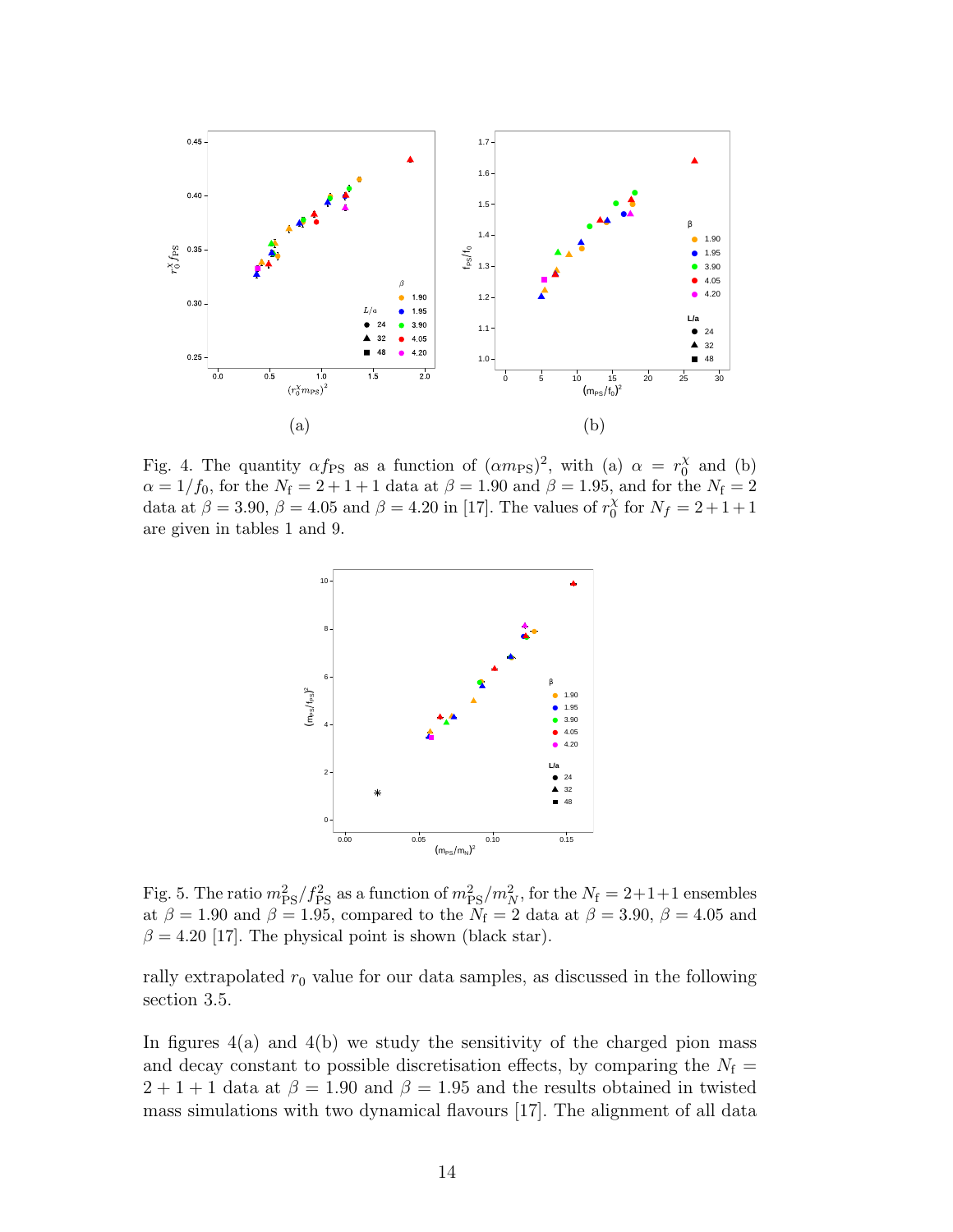![](_page_14_Figure_0.jpeg)

Fig. 6. The Sommer scale  $r_0/a$  as a function of  $(a\mu_l)^2$  for (a)  $\beta = 1.90$  and (b)  $\beta = 1.95$ . The lines represent a linear extrapolation in  $(a\mu_l)^2$  to the chiral limit. The lightest point (open symbol) is not included in the fits and we have always used the largest available volume for a given value of the mass.

points at different values of  $\beta$  is in itself an indication of small discretisation effects. The comparison and good agreement with the  $N_f = 2$  data seems also to suggest no significant dependence upon the inclusion of dynamical strange and charm quarks for these light observables, at least at the present level of accuracy and provided that no cancellations occur due to lattice discretisation effects. However, only a more complete study at significantly different lattice spacings will allow to draw conclusions.

In the same spirit, we show in figure 5 an analogous ratio plot where the nucleon mass data points are included. The alignment of all data and the good extrapolation to the physical point is again evident. We defer to future publications the analysis of the baryon spectrum and the study of discretisation effects in strange- and charm-quark observables.

# 3.5 The Sommer Scale  $r_0$

The Sommer scale  $r_0$  [67] is a purely gluonic quantity extracted from the static inter-quark potential. Since the knowledge of its physical value remains rather imprecise, we use the chirally extrapolated lattice data for  $r_0/a$  only as an effective way to compare results from different values of the lattice spacing. In this work, the lattice scale is extracted by performing  $\chi PT$  inspired fits to the very precise data for  $af_{PS}$  and  $am_{PS}$ , and by using the physical values of  $m_{\pi}$  and  $f_{\pi}$  as inputs.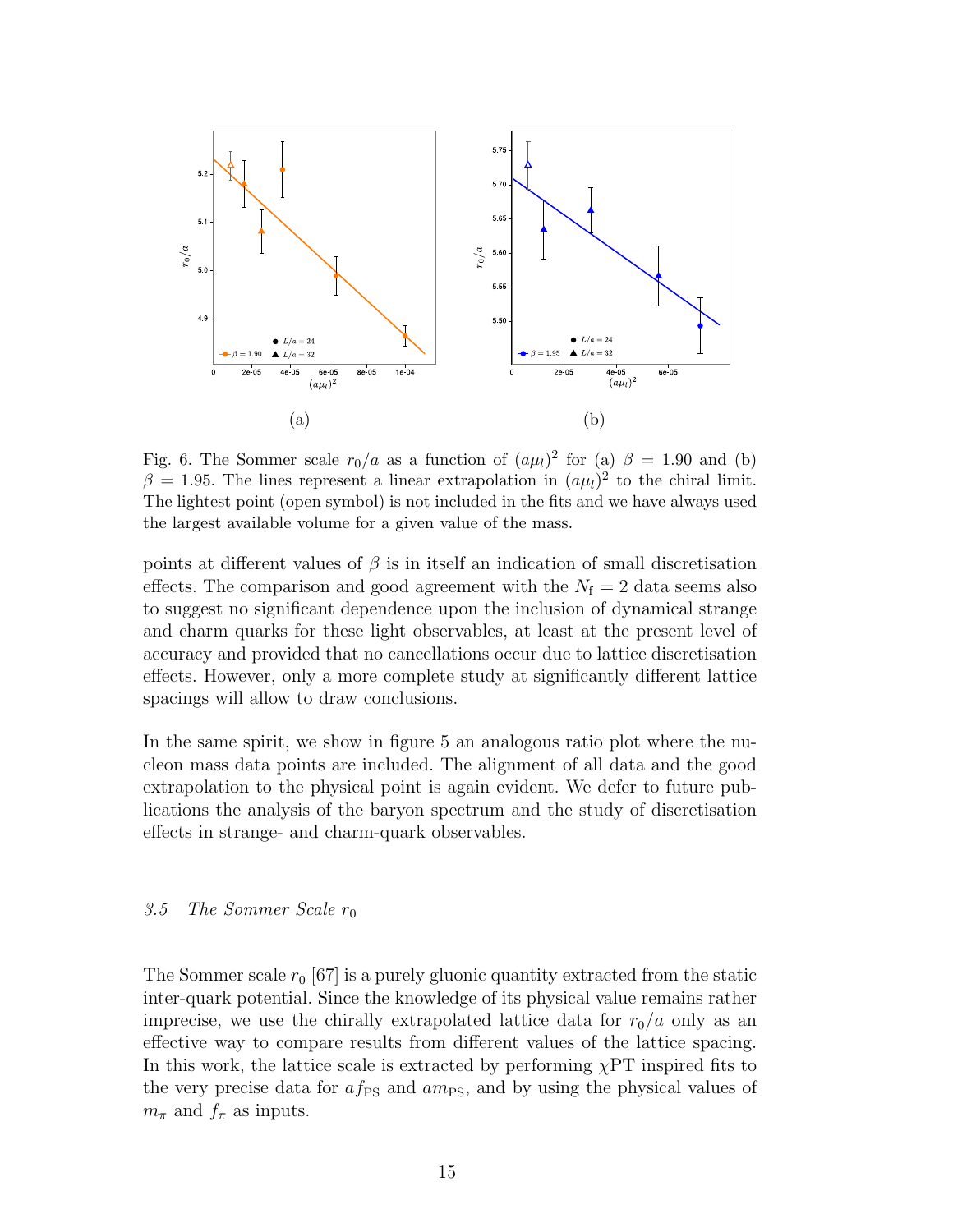Figures 6(a) and 6(b) display the data for  $r_0/a$  at both values of the lattice coupling  $\beta = 1.90$  and 1.95, and as a function of the bare lattice mass squared. The data are reasonably well described by a quadratic dependence, as also previously found for our  $N_f = 2$  ensembles. For a more detailed discussion of the possible functional forms and their theoretical interpretation see [37]. To extrapolate to the chiral limit, we have performed fits using the largest available volume at each value of the pseudoscalar mass. The chirally extrapolated values for our  $N_f = 2 + 1 + 1$  ensembles are  $r_0^{\chi}/a = 5.231(38)$  at  $\beta = 1.90$  and  $r_0^{\chi}/a = 5.710(41)$  at  $\beta = 1.95$ , where the lightest points of both ensembles have been excluded from the extrapolation, consistently with the fact that they do not satisfy our most stringent tuning condition to maximal twist.

In order to meaningfully compare the dependence upon the light quark mass at the two different lattice couplings  $\beta = 1.90$  and 1.95, we estimated the slope of the functional form  $r_0/r_0^{\chi} = 1 + c_r (r_0^{\chi} m_{\text{PS}})^4$ , where the explicit lattice spacing dependence has been removed. We observe a mild dependence on the light quark mass and similar slopes  $c_r[\beta = 1.90] = -0.0379(37)$  and  $c_r[\beta = 1.95] = -0.0234(69)$ . It is also worth noticing that the dependence upon the light quark mass of the  $N_f = 2 + 1 + 1$  data and that observed in the  $N_f = 2$  case [37] are not significantly different.

# 3.6 Effects of Isospin Breaking

A most delicate aspect of the twisted mass formulation is the breaking of the isospin symmetry. Clear evidence for this breaking has been found in the  $N_f = 2$  simulations by ETMC when comparing the neutral with the charged pion masses. Indeed, while the discretisation effects in the charged pion were observed to be very small, significant  $\mathcal{O}(a^2)$  corrections appear when studying the scaling to the continuum limit of the neutral pion [17]. Notice, however, that similar effects have not been observed in other quantities that are in principle sensitive to isospin breaking but not trivially related to the neutral pion mass. These observations are supported by theoretical considerations detailed in [31, 32].

In the  $N_f = 2 + 1 + 1$  case, it turns out that the isospin breaking effect in the mass difference of charged and neutral pion masses is larger than for  $N_f = 2$  at fixed physical situation<sup>[3](#page-15-0)</sup>, as can be inferred from table 5. On the other hand, the same theoretical considerations as in [32] do apply to the case of  $N_f = 2 + 1 + 1$  flavours, and it is expected that the same class of physical observables as for  $N_f = 2$  will not be significantly affected by isospin

<span id="page-15-0"></span><sup>&</sup>lt;sup>3</sup> Notice however that different gauge actions are used in the  $N_f = 2$  and  $N_f =$  $2 + 1 + 1$  cases as described in section 2.1.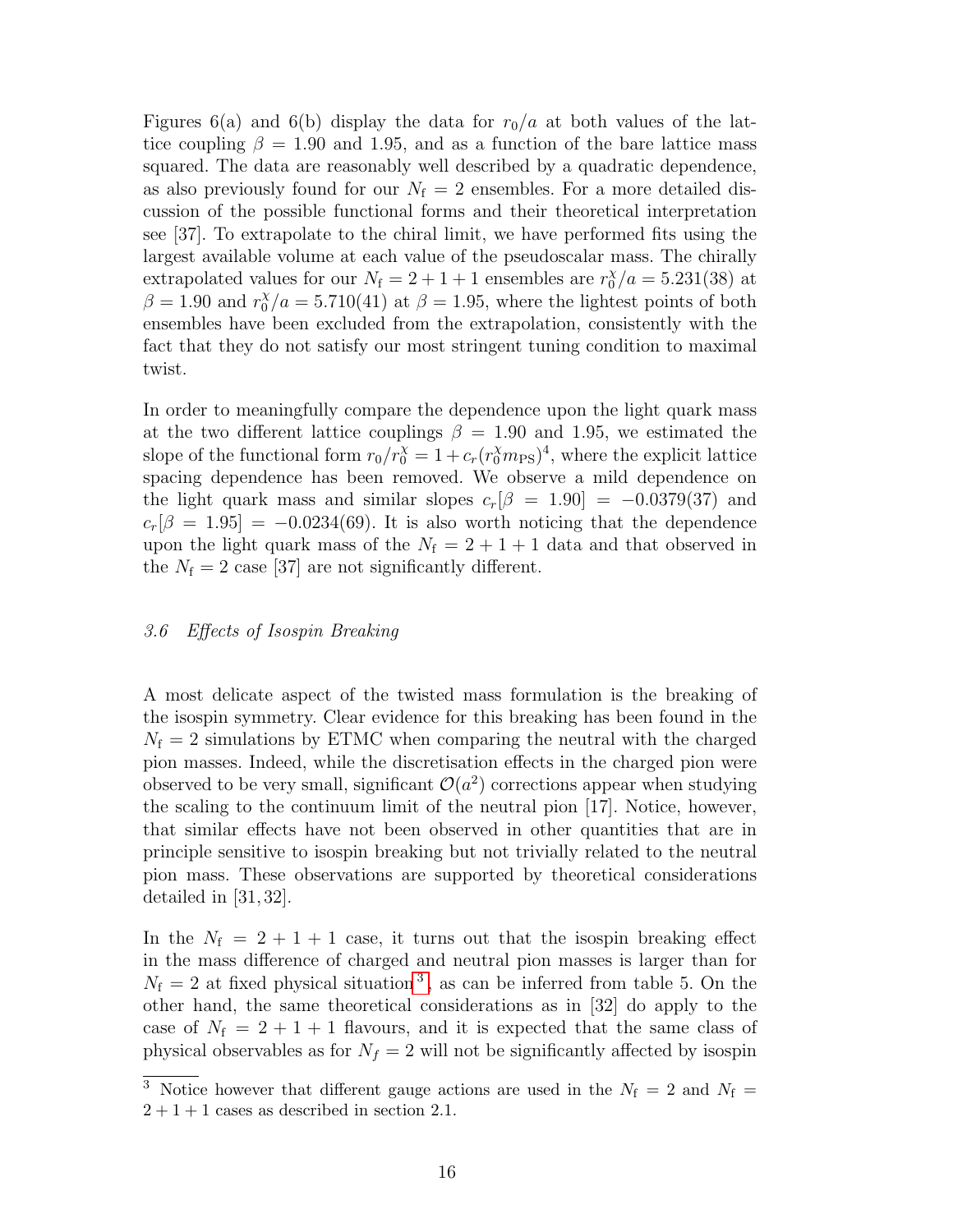| Ensemble           |          | $r_0^{\chi}m_{\rm PS}^{\pm}$ | $r_0^{\chi}m_{\rm PS}^0$ |              |
|--------------------|----------|------------------------------|--------------------------|--------------|
| <b>B35.32</b>      | $1.95\,$ | 0.7196(57)                   | 0.388(40)                | $-12.0(1.1)$ |
| B <sub>55.32</sub> |          | 0.8861(67)                   | 0.679(40)                | $-10.6(1.8)$ |
| $B_6 N_f = 2$      | 3.90     | 0.7113(66)                   | 0.585(43)                | $-4.6(1.5)$  |
| $B_2 N_f = 2$      |          | 0.9001(86)                   | 0.712(54)                | $-8.6(2.2)$  |
|                    |          |                              |                          |              |

Measurements of the masses of the charged and the neutral pion. We compare runs at  $\beta = 1.95$  and  $N_f = 2$  runs [17] with comparable lattice spacing and similar charged pion masses in physical units. All masses are reported in units of the chirally extrapolated  $r_0$  for the same ensemble, see table 9, and  $r_0^{\chi}$  $\binom{X}{0}$  /a = 5.316(49) for  $N_f = 2$ . We also report on the approximate value of c, giving the slope of the  $a^2$  dependence of the pion mass splitting.

breaking corrections. Having said that, a careful measure of this effect for each observable or class of observables is anyway mandatory. The increase of the pion mass splitting with increasing the number of flavours in the sea is in line with the observation [35] of a stronger first order phase transition when moving from  $N_f = 2$  to  $N_f = 2 + 1 + 1$ , as discussed in section 2.1. Indeed, the endpoint of the phase transition [44,45] corresponds to the critical value of the light twisted mass  $\mu_{l,c}$  where the neutral pion mass vanishes. The mass difference can be described by  $r_0^{\chi^2}$  $\chi^2((m_{\rm PS}^0)^2 - (m_{\rm PS}^{\pm})^2) = c (a/r_0^{\chi})^2$ , where the coefficient c is related to  $\mu_{l,c}$  [44, 45] and it is therefore a measure of the strength of the first order phase transition. Hence, a larger value of  $c$  means that simulations are to be performed at smaller values of the lattice spacing to reach, say, the physical point. Table 5 reports on the values of  $m_{\rm PS}^{\pm}$ ,  $m_{\rm PS}^0$ and c for some examples taken from the  $\beta = 1.95$  ensemble and the  $N_f = 2$ ensemble with the closest values of the lattice spacing and physical charged pseudoscalar mass. As anticipated, the coefficient c increases in absolute value from  $N_f = 2$  to  $N_f = 2 + 1 + 1$ .

We are currently performing simulations at a significantly different and lower lattice spacing than the present ensembles. They will allow to determine the slope c for  $N_f = 2+1+1$  more accurately and to better quantify the conditions to approach the physical point.

#### 3.7 Stout Smeared Runs

In addition to our main simulation ensembles, we also performed runs with stout smeared gauge fields in the lattice fermionic action. The stout smearing as introduced in [59] was designed to have a smearing procedure which is analytic in the unsmeared link variables and hence well suited for HMC-type updating algorithms. In an earlier work with  $N_f = 2$  quark flavours [60] we showed that using smeared gauge fields in the fermion operator is reducing the strength of the phase transition in twisted quark mass simulations and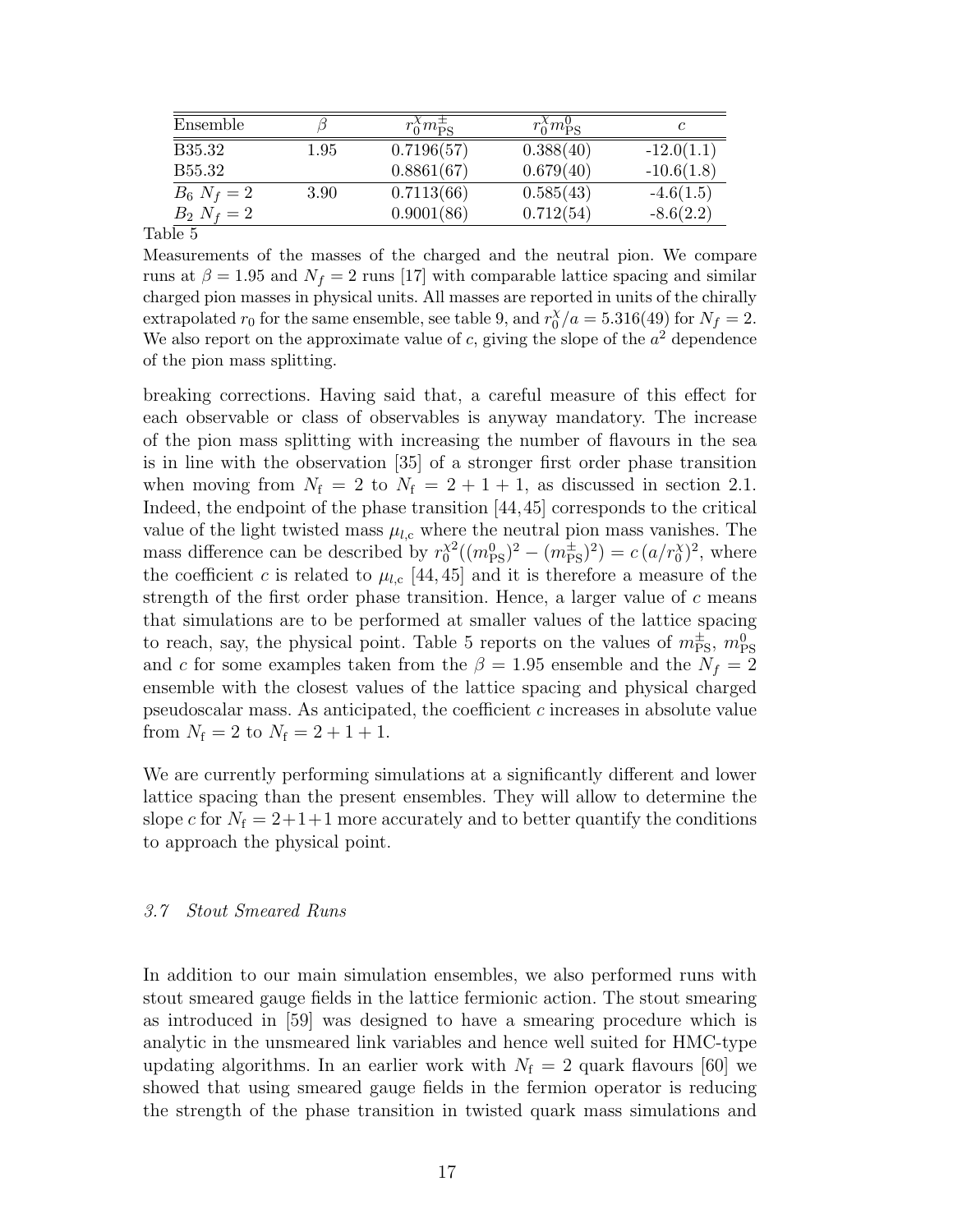| Ensemble      |      | $\kappa$ <sub>crit</sub> | $a\mu$           | $a\mu_{\sigma}$ | $a\mu_{\delta}$ | $N_{\text{trai.}}$ | $r_0/a$   |
|---------------|------|--------------------------|------------------|-----------------|-----------------|--------------------|-----------|
| $A_{st}40.24$ | 1.90 | 0.145512                 | $0.0040$ $0.170$ |                 | 0.185           | 1500               | 5.304(35) |
| $A_{st}60.24$ |      | $0.145511 \quad 0.0060$  |                  |                 |                 | 3100               | 5.300(37) |
| $A_{st}80.24$ |      | 0.145510                 | - 0.0080         |                 |                 | 2000               | 5.353(43) |

Parameters of the runs with stout smearing on  $L/a = 24$ ,  $T/a = 48$  lattices. The number of thermalised trajectories with length  $\tau = 1$  is given by  $N_{\text{traj.}}$ . The label "st" in the ensemble name refers to the use of stout smearing, compared to the non stout-smeared ensemble in table 2.

| Ensemble      | $am_{PS}$   | $am_K$      | $am_D$    | $m_{\text{PCAC}}/\mu_l$ |
|---------------|-------------|-------------|-----------|-------------------------|
| $A_{st}40.24$ | 0.12600(93) | 0.2479(18)  | 0.802(27) | 0.0175(68)              |
| $A_{st}60.24$ | 0.14888(78) | 0.25338(67) | 0.825(26) | 0.0017(50)              |
| $A_{st}80.24$ | 0.17156(69) | 0.26198(80) | 0.811(12) | 0.0138(48)              |

Table 7

The masses in lattice units for the ensembles with one level of stout smearing.

therefore allows to reach smaller quark masses at a given lattice spacing.

The definition of the stout smeared links can be found in [59], and for the parameter  $\rho$  connecting thin to fat gauge links we choose  $\rho = 0.15$ . In principle, such smearing can be iterated several times, with the price of rendering the fermion action delocalised over a larger lattice region. We made a conservative choice to maintain the action well localised and performed a single smearing step. As shown in [60], this kind of smearing does not substantially change the lattice spacing, and for the sake of comparison we thus kept the same value of  $\beta$  as in one of the non stout-smeared runs. On the other hand, the hopping parameter has to be tuned again, since the additive renormalisation of the quark mass is expected to be smaller. The parameters of our runs are given in Table 6. These runs have been done with the two-step polynomial Hybrid Monte Carlo (TS-PHMC) update algorithm [68]. Results for the hadron masses are collected in Table 7, where the quoted errors include an estimate of the systematic error induced by variations of the fitting range. The method of estimating and combining statistical and systematic errors for the case of the kaon and D meson masses is described in [66].

As the values of  $m_{\text{PCAC}}/\mu_l$  in table 7 show, the hopping parameters are well tuned to maximal twist. The masses in the run with smallest light twisted mass  $a\mu_l = 0.0040$  (ensemble A<sub>st</sub>40.24) satisfy  $r_0m_{\rm PS} = 0.668(10), r_0m_K =$ 1.315(13) and  $r_0m_D = 4.25(29)$ . This means that the pion is lighter than in the corresponding run without stout smearing (see table 8) and the kaon and D meson masses are closer to their physical value. The smaller pion mass should be interpreted as due to a quark mass renormalisation factor closer to one. For the same reason the tuned twisted masses in the heavy doublet  $a\mu_{\sigma} = 0.170$ ,  $a\mu_{\delta} = 0.185$  are smaller than in the runs without stout smearing. It is also interesting to compare the mass splitting of the charged and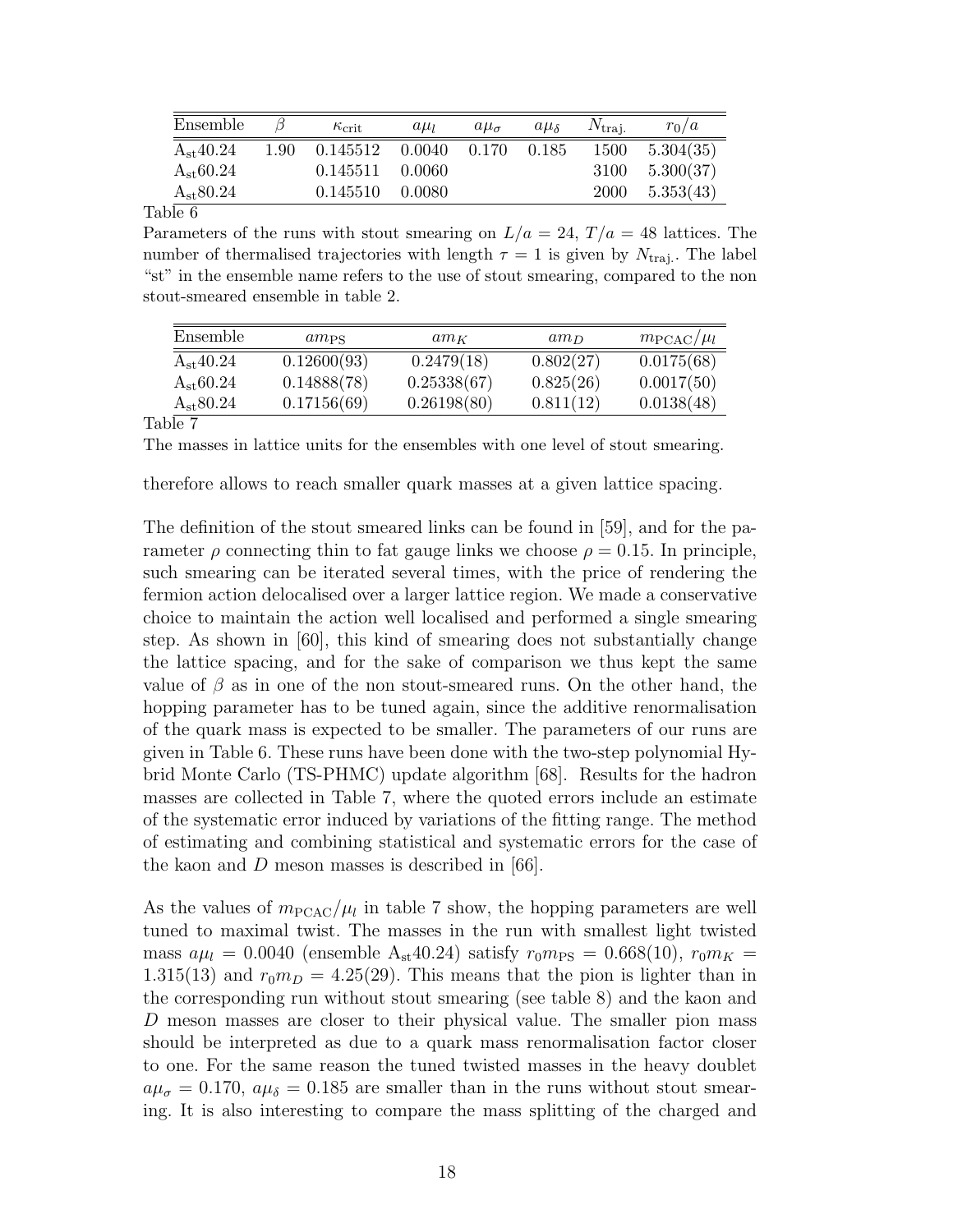neutral pion between runs with and without stout smearing. For the ensemble  $A_{st}60.24$  we obtain a neutral pion mass  $r_0^{\chi}m_{\text{PS}}^0 = 0.409(34)$  and a charged pion mass  $r_0^{\chi}m_{\text{PS}}^{\pm} = 0.7861(56)$ , in units of the chirally extrapolated value  $r_0^{\chi}/a = 5.280(25)$ , providing an estimate of the slope  $c = -12.6(0.8)$ . Notice that the mass dependence of  $r_0/a$  in table 6 is reduced as compared to the runs with no stout smearing, and a quadratic dependence on the bare quark mass has been used for the extrapolation to the chiral limit, consistently with the analysis of section 3.5. For the corresponding ensemble A60.24 without stout smearing, using data in tables 8 and 9, we obtain instead  $r_0^{\chi}m_{\text{PS}}^0 = 0.560(37)$ ,  $r_0^{\chi}m_{\text{PS}}^{\pm} = 0.9036(71)$ , and a slope  $c = -13.8(1.2)$ , slightly but not significantly different from the stout-smeared case.

The runs with stout-smeared gauge links show somewhat better characteristics than the ones without stout smearing, but the improvements are not dramatic, at least with one level of stout smearing. More iterations would further accelerate the approach to lighter masses and are expected to further reduce the charged to neutral pion splitting. However, it is a delicate matter to establish how physical observables other than the spectrum will be affected. Based on these considerations and given the present pool of data, the final results in this study are obtained with non stout-smeared simulations.

# 4 Results:  $f_{PS}$ ,  $m_{PS}$  and Chiral Fits

We concentrate in this section on the analysis of the simplest and phenomenologically relevant observables involving up and down valence quarks. These are the light charged pseudoscalar decay constant  $f_{PS}$  and the light charged pseudoscalar mass  $m_{PS}$ .

The present simulations with dynamical strange and charm quarks, sitting at, or varying around, their nature given masses, should allow for a good measure of the impact of strange and charm dynamics on the low energy sector of QCD and the electroweak matrix elements. As a first step, one can determine the low energy constants of chiral perturbation theory  $(\chi PT)$ . The values of af<sub>PS</sub> and am<sub>PS</sub> for our ensembles at  $\beta = 1.95$  and  $\beta = 1.90$  are summarised in table 8. In contrast to standard Wilson fermions, an exact lattice Ward identity for maximally twisted mass fermions allows for extracting the charged pseudoscalar decay constant  $f_{PS}$  from the relation

$$
f_{\rm PS} = \frac{2\mu_l}{m_{\rm PS}^2} |\langle 0|P_l^1(0)|\pi \rangle| \,, \tag{10}
$$

without need to specify any renormalisation factor, since  $Z_{\rm P} = 1/Z_{\mu}$  [3]. We have performed fits to NLO SU(2) continuum  $\chi PT$  at  $\beta = 1.95$  and  $\beta = 1.90$ , separately and combined. Results are summarised in table 9.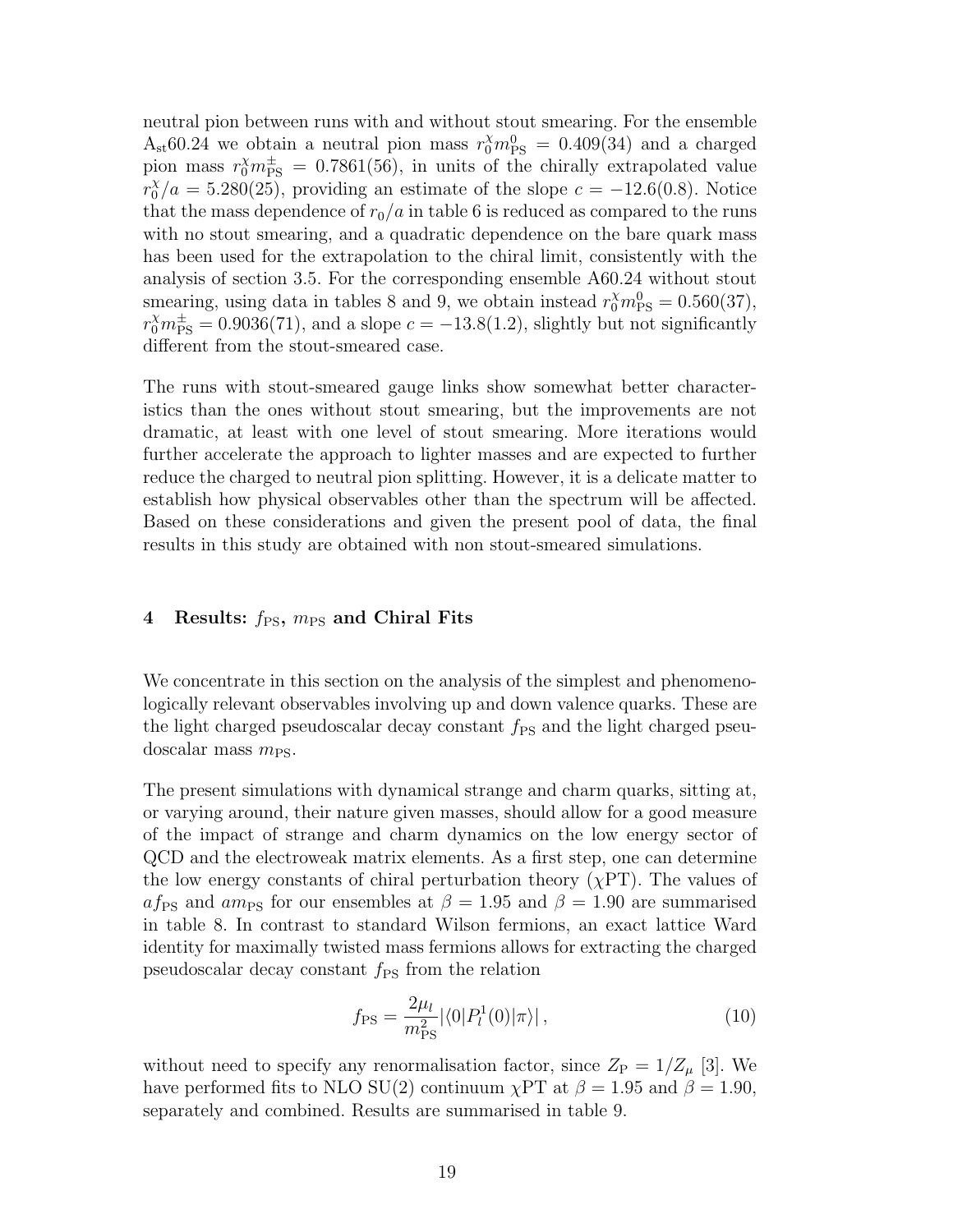| Ensemble      | $a\mu_l$ | $am_{PS}$                    | $af_{PS}$       | $r_0/a$                | L/a |
|---------------|----------|------------------------------|-----------------|------------------------|-----|
| A30.32        | 0.0030   | $\overline{0.12395(36)(14)}$ | 0.06451(35)(3)  | $\overline{5.217(30)}$ | 32  |
| A40.32        | 0.0040   | 0.14142(27)(42)              | 0.06791(18)(4)  | 5.179(49)              | 32  |
| A40.24        | 0.0040   | 0.14492(52)(34)              | 0.06568(34)(7)  | 5.178(44)              | 24  |
| A40.20        | 0.0040   | 0.14871(92)(116)             | 0.06194(65)(23) |                        | 20  |
| A50.32        | 0.0050   | 0.15796(32)(28)              | 0.07048(16)(4)  | 5.081(45)              | 32  |
| A60.24        | 0.0060   | 0.17275(45)(23)              | 0.07169(22)(2)  | 5.209(58)              | 24  |
| A80.24        | 0.0080   | 0.19875(41)(35)              | 0.07623(21)(4)  | 4.989(40)              | 24  |
| A100.24       | 0.0100   | 0.22293(35)(38)              | 0.07926(20)(4)  | 4.864(21)              | 24  |
| A100.24s      | 0.0100   | 0.22125(58)(119)             | 0.07843(26)(21) | 4.918(50)              | 24  |
| <b>B25.32</b> | 0.0025   | 0.10680(39)(27)              | 0.05727(36)(8)  | 5.728(35)              | 32  |
| B35.32        | 0.0035   | 0.12602(30)(30)              | 0.06074(18)(8)  | 5.634(43)              | 32  |
| B55.32        | 0.0055   | 0.15518(21)(33)              | 0.06557(15)(5)  | 5.662(33)              | 32  |
| B75.32        | 0.0075   | 0.18020(27)(3)               | 0.06895(17)(1)  | 5.566(44)              | 32  |
| B85.24        | 0.0085   | 0.19396(38)(54)              | 0.06999(20)(5)  | 5.493(41)              | 24  |

Lattice measurements of the charged pseudoscalar mass  $am_{PS}$ , the charged pseudoscalar decay constant  $af_{PS}$  and the Sommer scale in lattice units  $r_0/a$  for our two ensembles at  $\beta = 1.90$  (A set) and  $\beta = 1.95$  (B set). The value of the light twisted mass  $a\mu_l$  and the spatial length  $L/a$  are also shown. Quoted errors are given as (statistical)(systematic), with the estimate of the systematic error coming from the uncertainty related to the fitting range.

We thus simultaneously fit our data for the pseudoscalar mass and decay constant to the following formulae, where the contributions  $F$ ,  $D$  and  $T$ parametrising finite size corrections, discretisation effects and NNLO  $\chi$ PT effects, respectively, will be discussed below:

$$
m_{\rm PS}^2(L) = \chi_{\mu} \left( 1 + \xi \, l_3 + D_{m_{\rm PS}^2} a^2 + \xi^2 \, T_{m_{\rm PS}^2} \right) F_{m_{\rm PS}^2}
$$
  
\n
$$
f_{\rm PS}(L) = f_0 \left( 1 - 2 \, \xi \, l_4 + D_{f_{\rm PS}} a^2 + \xi^2 \, T_{f_{\rm PS}} \right) F_{f_{\rm PS}},
$$
\n(11)

with the pseudoscalar mass squared at tree level defined as  $\chi_{\mu} \equiv 2 B_0 \mu_l$  and the chiral expansion parameter by  $\xi \equiv \chi_{\mu}/(4\pi f_0)^2$ . The low energy constants  $l_3$  and  $l_4$  receive renormalization corrections according to  $\bar{l}_i = l_i + \ln[\Lambda^2/\chi_\mu]$ , with  $\Lambda$  the reference scale. During the fitting procedure, where all quantities are defined in lattice units, we set the reference scale to a single lattice spacing to let its constant logarithmic contribution vanish. Once the scale of the simulation has been set, the low energy constants are rescaled to the scale of the physical pion mass to recover the physical values  $\bar{l}_3$  and  $\bar{l}_4$ .

Systematic errors can arise from several sources: finite volume effects, neglecting of higher orders in  $\chi$ PT and finite lattice spacing effects. These different corrections are accounted for explicitly in eq. (11). Finite volume corrections are described by the rescaling factors denoted by  $F_{m_{\rm PS}^2}$  and  $F_{f_{\rm PS}}$ , computed in the continuum theory. Notice that the discretisation effects present in the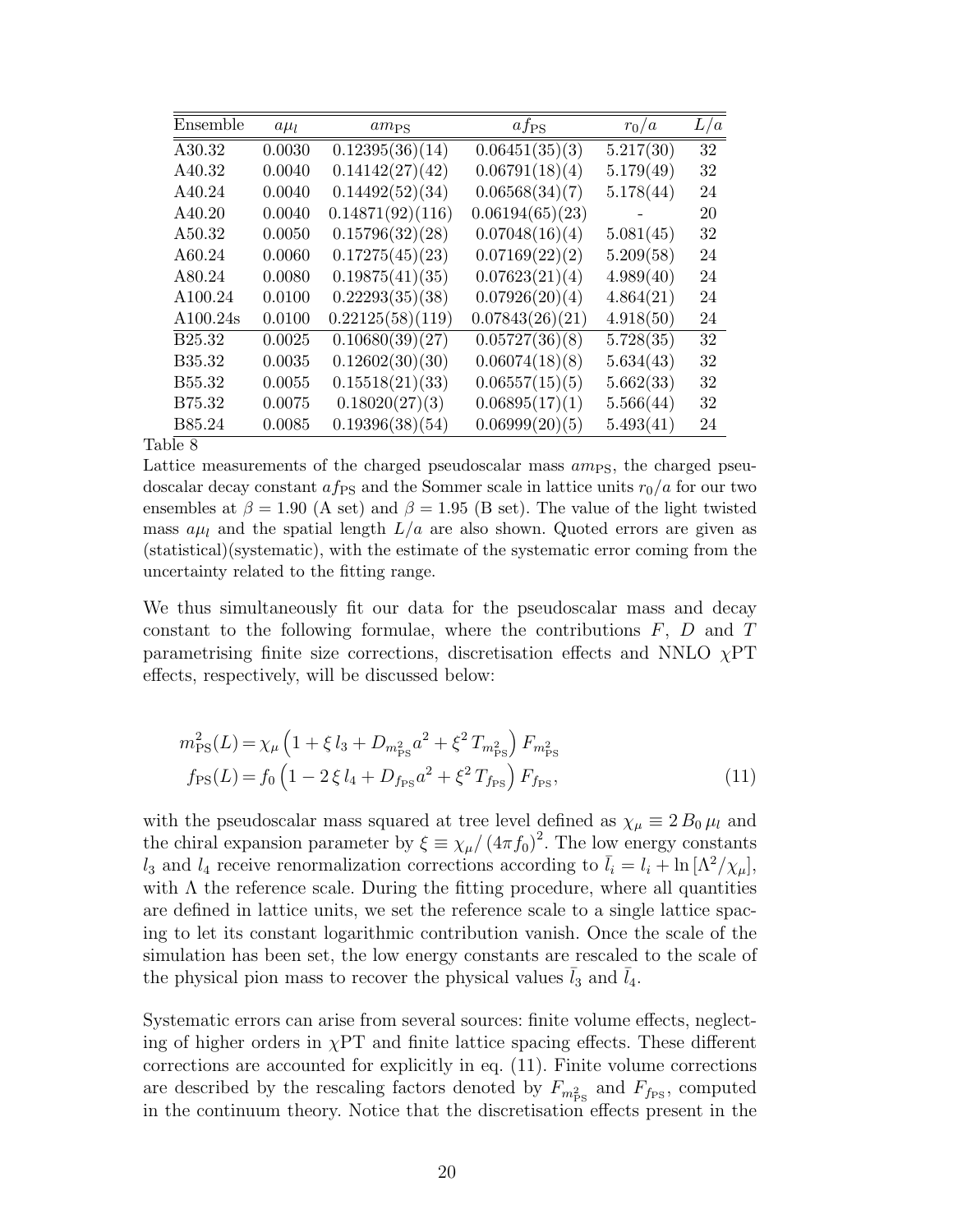neutral pion mass, see section 3.6, generate peculiar finite volume corrections which have been recently analysed in ref. [69]. We shall comment on them later. We investigated the effectiveness of one loop continuum  $\chi PT$  finite volume corrections, as first computed in [70], which do not introduce any additional low energy constants. However, the resummed expressions derived by Colangelo, Dürr and Haefeli (CDH) in [71] describe the finite volume effects in our simulations better, be it at the expense of the introduction of two new free parameters, and are thus adopted for this analysis. To  $\mathcal{O}(\xi^2)$ , these corrections read

$$
F_{m_{\rm PS}^2} = \left[1 - \sum_{n=1}^{\infty} \frac{\rho_n}{2\,\lambda_n} \left(\xi \, I_m^{(2)} + \xi^2 \, I_m^{(4)}\right)\right]^2
$$
  
\n
$$
F_{f_{\rm PS}} = 1 + \sum_{n=1}^{\infty} \frac{\rho_n}{\lambda_n} \left(\xi \, I_f^{(2)} + \xi^2 \, I_f^{(4)}\right) \,,\tag{12}
$$

with geometric contributions defined as

$$
I_{m}^{(2)} = -2K_{1}(\lambda_{n})
$$
  
\n
$$
I_{m}^{(4)} = \left(\frac{101}{9} - \frac{13}{3}\pi + 8l_{1} + \frac{16}{3}l_{2} - 5l_{3} - 4l_{4}\right) K_{1}(\lambda_{n}) +
$$
  
\n
$$
\left(-\frac{238}{9} + \frac{61}{6}\pi - \frac{16}{3}l_{1} - \frac{64}{3}l_{2}\right) \frac{K_{2}(\lambda_{n})}{\lambda_{n}}
$$
  
\n
$$
I_{f}^{(2)} = -4K_{1}(\lambda_{n})
$$
  
\n
$$
I_{f}^{(4)} = \left(\frac{29}{18} - \frac{29}{12}\pi + 4l_{1} + \frac{8}{3}l_{2} - 6l_{4}\right) K_{1}(\lambda_{n}) +
$$
  
\n
$$
\left(-\frac{307}{9} + \frac{391}{24}\pi - \frac{16}{3}l_{1} - \frac{64}{3}l_{2}\right) \frac{K_{2}(\lambda_{n})}{\lambda_{n}}.
$$
  
\n(13)

The  $K_i$  are the modified Bessel functions and the low energy constants  $l_1$  and  $l_2$  again receive renormalisation corrections. Equations (12) and (13) use the shorthand notation  $\lambda_n = \sqrt{n} m_{\text{PS}} L$ . The  $\rho_n$  in eq. (12) are a set of multiplicities, counting the number of ways  $n^2$  can be distributed over three spatial directions<sup>[4](#page-20-0)</sup>. Because the finite volume corrections in the case of the volumes used in the chiral fits are fairly small to begin with and subsequent terms quickly decrease, the sums over  $n$  can be truncated rather aggressively without real loss of precision. It is therefore unnecessary, in practise, to go beyond the lowest contributions. The parameters  $l_1$  and  $l_2$ , which are in fact low energy constants appearing at NLO in  $\chi$ PT, cannot be determined well from the small finite volume corrections alone. Priors are therefore introduced as additional contributions to the  $\chi^2$ , weighting the deviation of the parameters from

<span id="page-20-0"></span> $\overline{4}$  These values are straightforwardly precomputed to any order, but are also given in, e.g. [71].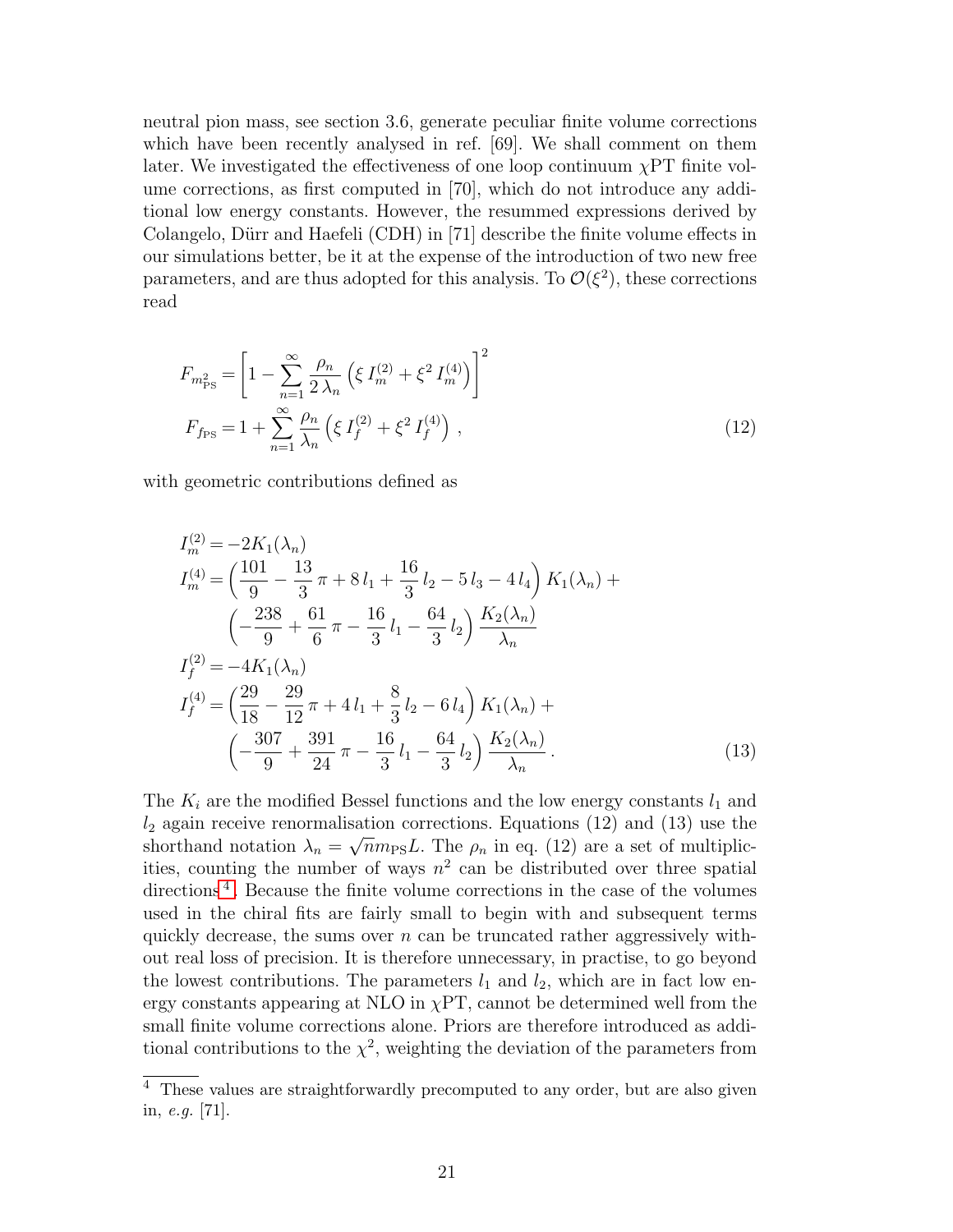their phenomenological values by the uncertainties in the latter. The values used as priors are  $-0.4(6)$  for  $l_1$  and  $4.3(1)$  for  $l_2$  [71], as reported in table 9. We used the largest available volumes for each ensemble, in the  $\chi PT$  fits. For those points, the difference between the finite volume and the infinite volume values estimated via CDH formulae for  $f_{PS}$  and  $m_{PS}^2$  are within 1%, except for the runs B85.24 and A60.24 (see table 2 and table 8), where they are about 1.5% for both quantities.

Because of the automatic  $\mathcal{O}(a)$  improvement of the twisted mass action at maximal twist, the leading order discretisation artefacts in the chiral formulae of (11) are at least of  $\mathcal{O}(a^2)$ , and  $\mathcal{O}(a^2\mu)$  for  $m_{\rm PS}^2$ . The mass and decay constant of the charged pion have been studied up to NLO [44, 45, 50] in the context of twisted mass chiral perturbation theory  $(\text{tm}\chi PT)$ . The regime of quark masses and lattice spacings at which we have performed the simulations is such that  $\mu_l \gtrsim a\Lambda_{\text{QCD}}^2$ . In the associated power counting, at maximal twist, the NLO  $\text{tm}\chi\text{PT}$  expressions for the charged pion mass and decay constant preserve their continuum form. The inclusion of the terms proportional to  $D_{m_{\rm PS}^2, f_{\rm PS}}$ , parametrising the lattice artifacts in eq. (11), represents an effective way of including sub-leading discretisation effects appearing at NNLO. The finite lattice spacing artefacts can of course not be determined using only data from a single lattice spacing. In addition, including these terms when analysing data with an insufficient range in  $a$ , may lead to mixing of these degrees of freedom with continuum parameters and thereby destabilise the fits. Hence, these terms were neglected for the separate fits, but included to arrive at a qualitative estimate of these systematic effects in a combined fit to the data at both lattice spacings.

Finite size effects on our data at finite lattice spacing can be analysed in the context of twisted mass chiral perturbation theory as recently proposed in ref. [69]. [5](#page-21-0) However, our present limited set of data with only a small number of different volumes all of them at a single value of the lattice spacing, is not sufficient to apply such an analysis. We plan, however, to perform dedicated runs on different volumes to confront our data to the finite size effect formulae of ref. [69] and to estimate in particular the size of the pion mass splitting in this alternative way.

Finally, results from continuum  $\chi$ PT at NNLO can be included to examine the effect of the truncation at NLO. They are given by

<span id="page-21-0"></span><sup>5</sup> Notice that, in principle, after performing the continuum limit at fixed physical volume, finite size effects can be analysed by means of continuum  $\chi PT$ .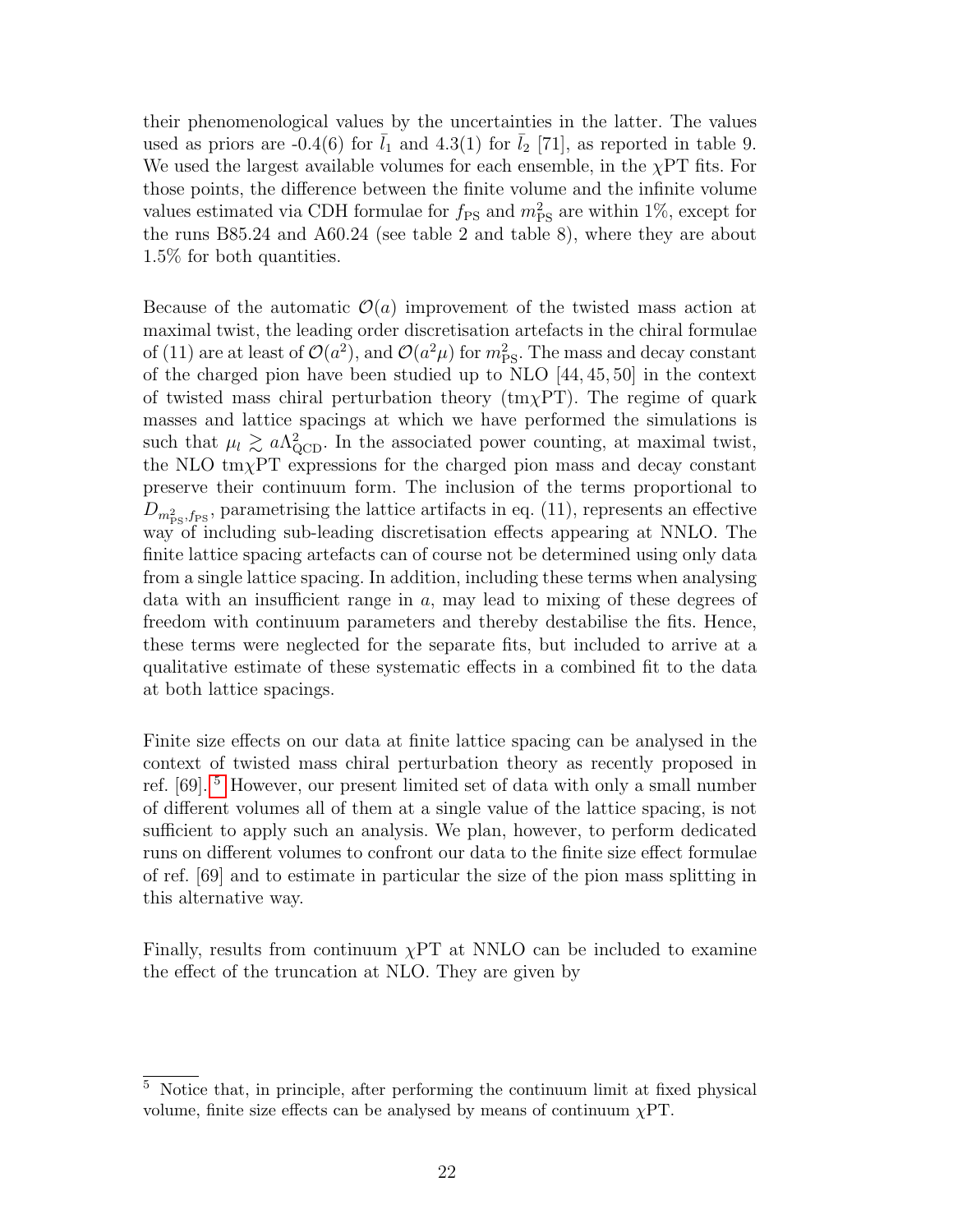$$
T_{m_{\rm PS}^2} = \frac{17}{102} \left( 49 + 28 l_1 + 32 l_2 - 9 l_3 \right) + 4 k_m
$$
  
\n
$$
T_{f_{\rm PS}} = -\frac{1}{6} \left( 23 + 14 l_1 + 16 l_2 + 6 l_3 - 6 l_4 \right) + 4 k_f.
$$
\n(14)

Two new parameters  $k_m$  and  $k_f$  enter these corrections. Again, a limited range of input pion masses may lead to poorly constrained values of these newly introduced parameters, some degree of mixing among different orders and fit instabilities. To retain predictive power and stability, additional priors are given for  $k_m$  and  $k_f$ , both priors set to 0(1), analogously to what is done for  $l_1$  and  $l_2$  in the CDH finite volume corrections.

To set the scale at each lattice spacing, we determine  $a\mu_{\text{phys}}$ , the value of  $a\mu_l$ at which the ratio  $\sqrt{m_{\rm PS}^2 (L = \infty)}/f_{\rm PS}(L = \infty)$  assumes its physical value. We can then use the value of  $f_{PS}$ , or equivalently  $m_{PS}$ , to calculate the lattice spacing a in fm from the corresponding physical value. We also perform a chiral fit combining the two different lattice spacings. With only two different values of  $\beta$ , that are in fact fairly close to each other, a proper continuum limit analysis cannot be performed. Instead, we treat this combined fit as a check on the presence of lattice artefacts and the overall consistency of the data. Without a scaling variable, such as the Sommer scale  $r_0$ , the data from different lattice spacings cannot be directly combined. Rather, the ratios of lattice spacings and light quark mass renormalisation constants  $(Z_{\mu} = 1/Z_P)$ , as well as the renormalised  $B_0$  parameter are left free in the fit.

In order to estimate the statistical errors affecting our fitted parameters, we generate at each of the  $\mu_l$  values 1000 bootstrap samples for  $m_{PS}$  and  $f_{PS}$ extracted from the bare correlators, organised by blocks. For each sample, and combining all masses, we fit  $m_{\text{PS}}^2$  and  $f_{\text{PS}}$  simultaneously as a function of  $\mu_l$ . The parameter set from each of these fits is then a separate bootstrap sample for the purposes of determining the error on our fit results. By resampling  $f_{PS}$ and  $m_{PS}$  on a per-configuration basis, correlations between these quantities are taken into account.

Our final results for the separate and combined fits are summarised in table 9. The  $\chi$ PT fit ansätze provide a satisfactory description of the lattice data, with  $a \chi^2/d.o.f = 5.68/3 \simeq 1.9$  at  $\beta = 1.95$ ,  $\chi^2/d.o.f = 4.31/5 \simeq 0.9$  at  $\beta = 1.90$ , and  $16.9/11 \simeq 1.5$  for the combined fit. We also predict the scalar radius of the pion at next to leading order

$$
\langle r^2 \rangle_s^{\text{NLO}} = \frac{12}{(4\pi f_0)^2} \left( \bar{l}_4 - \frac{13}{12} \right). \tag{15}
$$

The numerical values in table 9 for the combined fit show a very good agreement with the results from the separate fits, and with errors at the percent level throughout. The fits for  $f_{PS}$  and  $m_{PS}$  at  $\beta = 1.95$  are displayed in fig-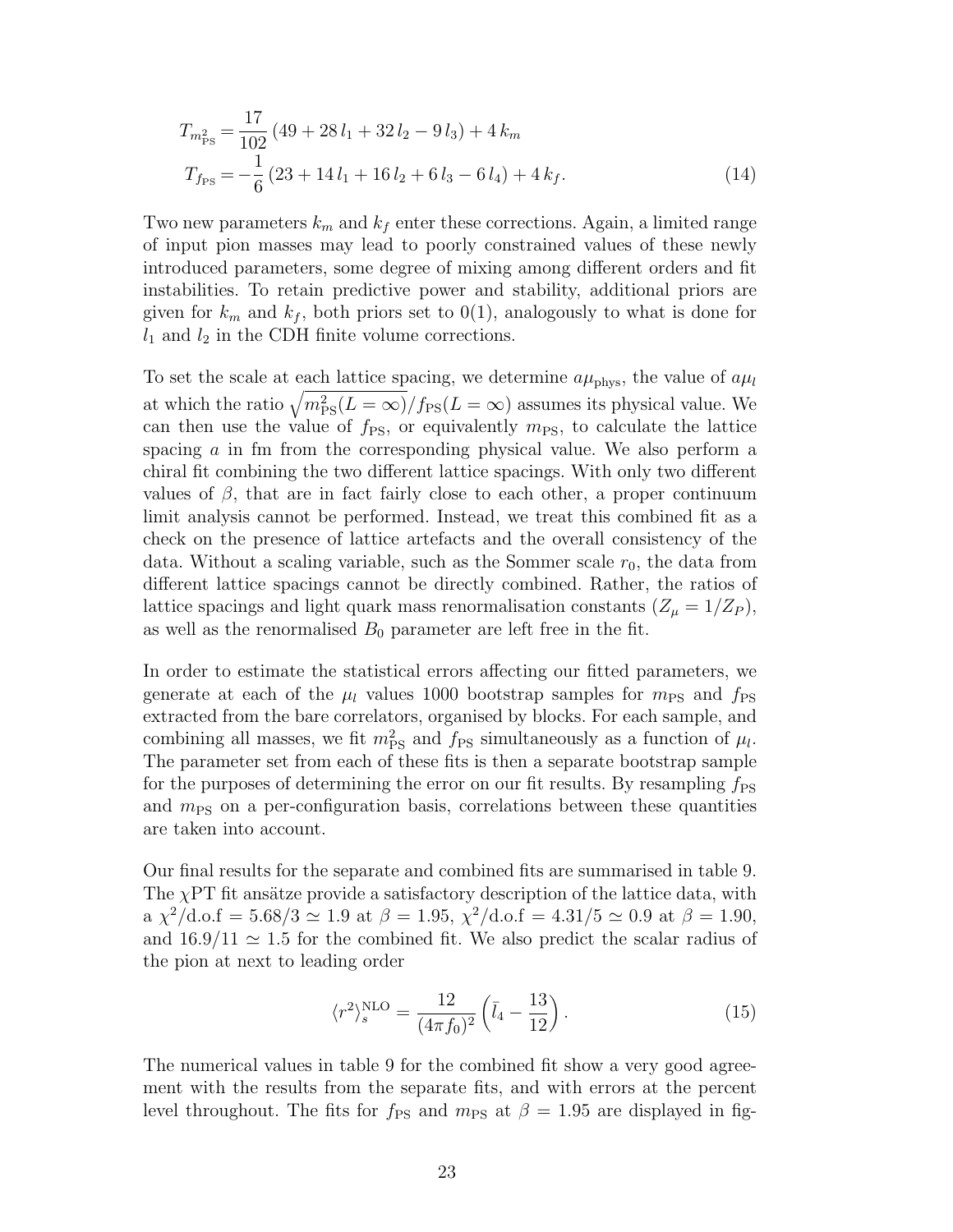|                                                         | $\beta = 1.90$         | $\beta = 1.95$ | combined      | priors    |
|---------------------------------------------------------|------------------------|----------------|---------------|-----------|
| $\bar{l}_3$                                             | 3.435(61)              | 3.698(73)      | 3.537(47)     |           |
| $l_4$                                                   | 4.773(21)              | 4.673(25)      | 4.735(17)     |           |
| $l_1$                                                   | $-0.296(104)$          | $-0.430(93)$   | $-0.309(139)$ | $-0.4(6)$ |
| l <sub>2</sub>                                          | 4.260(12)              | 4.329(15)      | 4.325(10)     | 4.3(1)    |
| $f_0$ [MeV]                                             | 120.956(70)            | 121.144(83)    | 121.031(54)   |           |
| $f_{\pi}/f_0$                                           | 1.0781(18)             | 1.0764(18)     | 1.0774(17)    |           |
| $2B_0\mu_{u,d}/m_{\pi}^2$                               | 1.029(16)              | 1.032(21)      | 1.030(13)     |           |
| $\langle r^2 \rangle_s^{\text{NLO}}$ [fm <sup>2</sup> ] | 0.7462(43)             | 0.7237(51)     | 0.7375(34)    |           |
| $r_0^{\chi}/a(\beta = 1.90)$                            | $\overline{5.231(38)}$ |                | 5.231(37)     |           |
| $r_0^{\chi}/a(\beta = 1.95)$                            |                        | 5.710(41)      | 5.710(42)     |           |
| $r_0^{\chi}(\beta = 1.90)$ [fm]                         | 0.4491(43)             |                | 0.4505(40)    |           |
| $r_0^{\chi}(\beta = 1.95)$ [fm]                         |                        | 0.4465(48)     | 0.4439(39)    |           |
| $a(\beta = 1.90)$ [fm]                                  | 0.08585(53)            |                | 0.08612(42)   |           |
| $a(\beta = 1.95)$ [fm]                                  |                        | 0.07820(59)    | 0.07775(39)   |           |

Results of the fits to SU(2)  $\chi$ PT for the ensembles at  $\beta = 1.95$  and  $\beta = 1.90$ , separate and combined. The largest available volumes are used for each ensemble. Predicted quantities are: the low energy constants  $\bar{l}_{3,4}$  (while  $\bar{l}_{1,2}$  are introduced with priors), the charged pseudoscalar decay constant in the chiral limit  $f_0$ , the mass ratio  $2B_0\mu_l/m_{\rm PS}^2$  at the physical point and the pion scalar radius  $\langle r^2 \rangle_s^{\rm NLO}$ . The scale is set by fixing the ratio  $f_{\rm PS}^{[L=\infty]}/m_{\rm PS}^{[L=\infty]} = f_{\pi}/m_{\pi} = 130.4(2)/135.0$  to its physical value [41]. The chirally extrapolated Sommer parameter  $r_0^{\chi}$  $\frac{\chi}{0}$  is determined separately and not included in the chiral fits. For a comparison with the  $N_f = 2$ ETMC results, see [17].

ures  $1(a)$  and (b), while in figures  $7(a)$  and (b) we show the analogous fits at  $\beta = 1.90$ . Figures 8(a) and (b) show the results for the fit combining the two  $\beta$  values.

The data presented here do not allow yet for a complete account of the systematic effects, but we extract estimates of their magnitude by extending the fits with additional terms as written down in eq. (11). Checks were done for  $\chi PT$ NNLO terms and  $\mathcal{O}(a^2)$  corrections separately. Including NNLO corrections does not lower the total  $\chi^2$  of the fit, while we do observe a shift of several standard deviations for the lower order parameters already present in the NLO fit. Using these shifted values to obtain the implied NLO approximation produces fits with much larger values of  $\chi^2$ . We conclude that the current data lack the precision and range in quark masses to constrain NNLO effects, the added degrees of freedom mix with NLO effects and destabilise the fit instead. In practise, we conclude that the systematic error from the truncation of  $\chi PT$ is unobservable at the current level of precision. Inclusion of  $\mathcal{O}(a^2)$  corrections leads to similar observations, as the difference between the lattice spacings and the statistical accuracy of the data is too small to result in a stable fit. The fit mixes  $D_{f_{\text{PS}}}$  and  $D_{m_{\text{PS}}^2}$  on the one hand and  $f_0$ ,  $B_0$  and the rescaling in the lattice spacing and the quark mass on the other.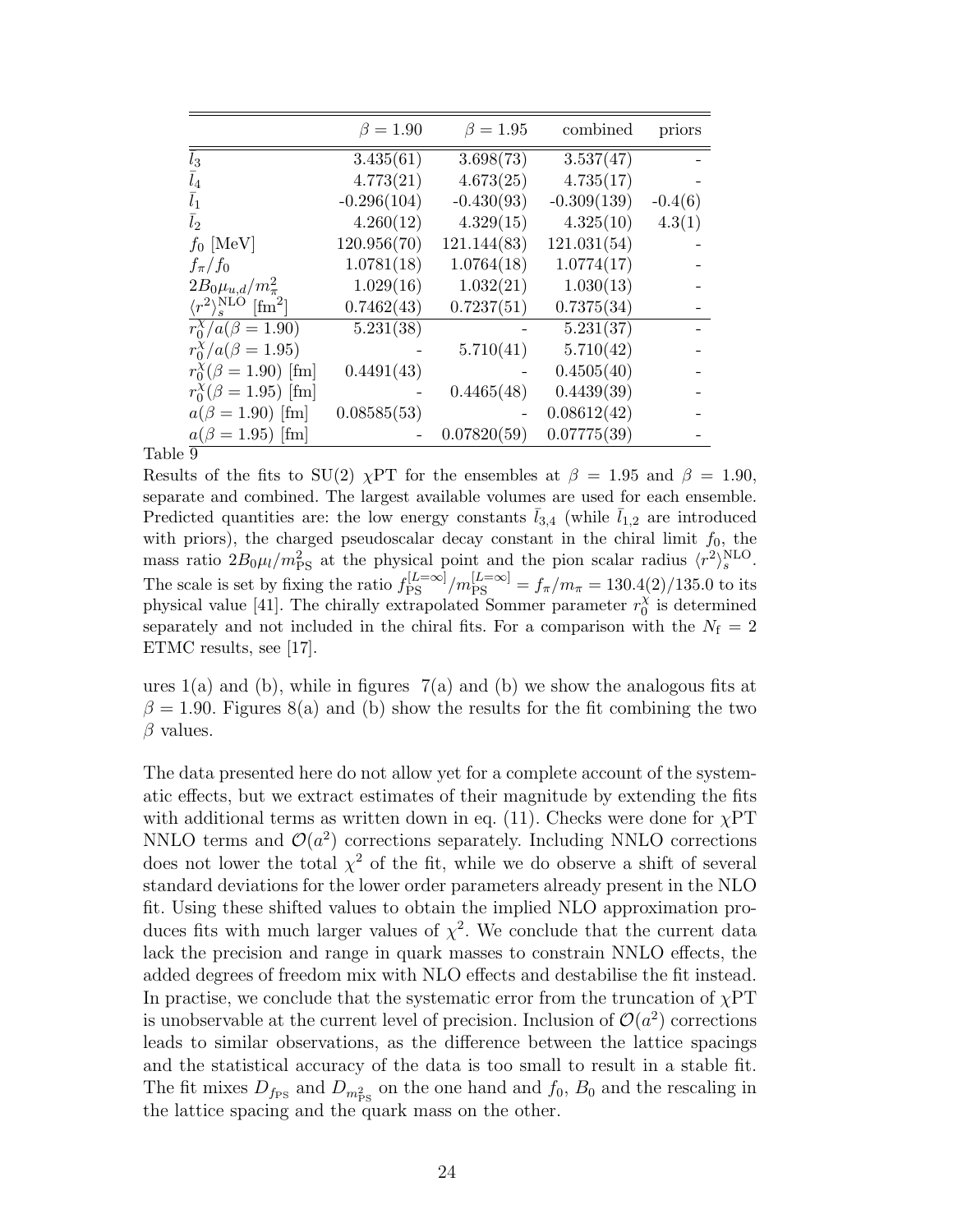![](_page_24_Figure_0.jpeg)

Fig. 7. (a) The charged pseudoscalar mass ratio  $m_{\rm PS}^2/2B_0\mu_l$  and (b) the pseudoscalar decay constant  $f_{PS}$  as a function of  $2B_0\mu_l$ , for the ensemble at  $\beta = 1.90$ , fitted to SU(2) chiral perturbation theory, eq. (11). The scale is set by  $a\mu_{\rm phys}$ , the value of  $a\mu_l$  at which the ratio  $f_{\rm PS}^{[L=\infty]}/m_{\rm PS}^{[L=\infty]}$  assumes its physical value [41]  $f_{\pi}/m_{\pi} = 130.4(2)/135.0$  (black star). The light twisted masses used in the fit range from  $a\mu_l = 0.004$  to 0.010. The lightest point (open symbol) lies outside our most conservative tuning criterion to maximal twist, and is not included in the fit.

The chirally extrapolated Sommer scale  $r_0^{\chi}$  has been determined separately, using a fit of  $r_0/a$  with quadratic dependence on the bare light quark mass, as shown in figures  $6(a)$  and  $6(b)$ , and using the lattice spacing determined by the chiral fits. As also reported in table 9, the obtained values are  $r_0^{\chi}$  = 0.4491(43) fm at  $\beta = 1.90$  and  $r_0^{\chi} = 0.4465(48)$  fm at  $\beta = 1.95$ , where only statistical errors are quoted. For consistency, we also verified that a combined chiral fit with the inclusion of  $r_0/a$ , as data points and additional fit parameter, gives results anyway in agreement with the strategy adopted here.

For our final estimates of the low energy constants  $\bar{l}_{3,4}$  and the chiral value of the pseudoscalar decay constant  $f_0$  we use the predictions from the  $\beta = 1.95$ ensemble based on two important observations. First, the strange quark mass in this ensemble is better tuned to the physical value. Secondly a reduced isospin breaking is observed at this finer lattice spacing. The results for the  $\beta = 1.90$  ensemble and the combined fits serve instead as an estimation of systematic uncertainties. As a result of the current  $N_f = 2 + 1 + 1$  simulations we thus quote

$$
\bar{l}_3 = 3.70(7)(26) \qquad \bar{l}_4 = 4.67(3)(10) \,, \tag{16}
$$

and  $f_0 = 121.14(8)(19)$  MeV, where the first error comes from the chiral fit at  $\beta = 1.95$ , while the second quoted error conservatively accommodates the central values from the  $\beta = 1.90$  and combined fits as a systematic uncertainty. The predictions for  $l_3$  and  $l_4$  are in good agreement and with our two-flavour predictions [17] and with other recent lattice determinations [2, 72].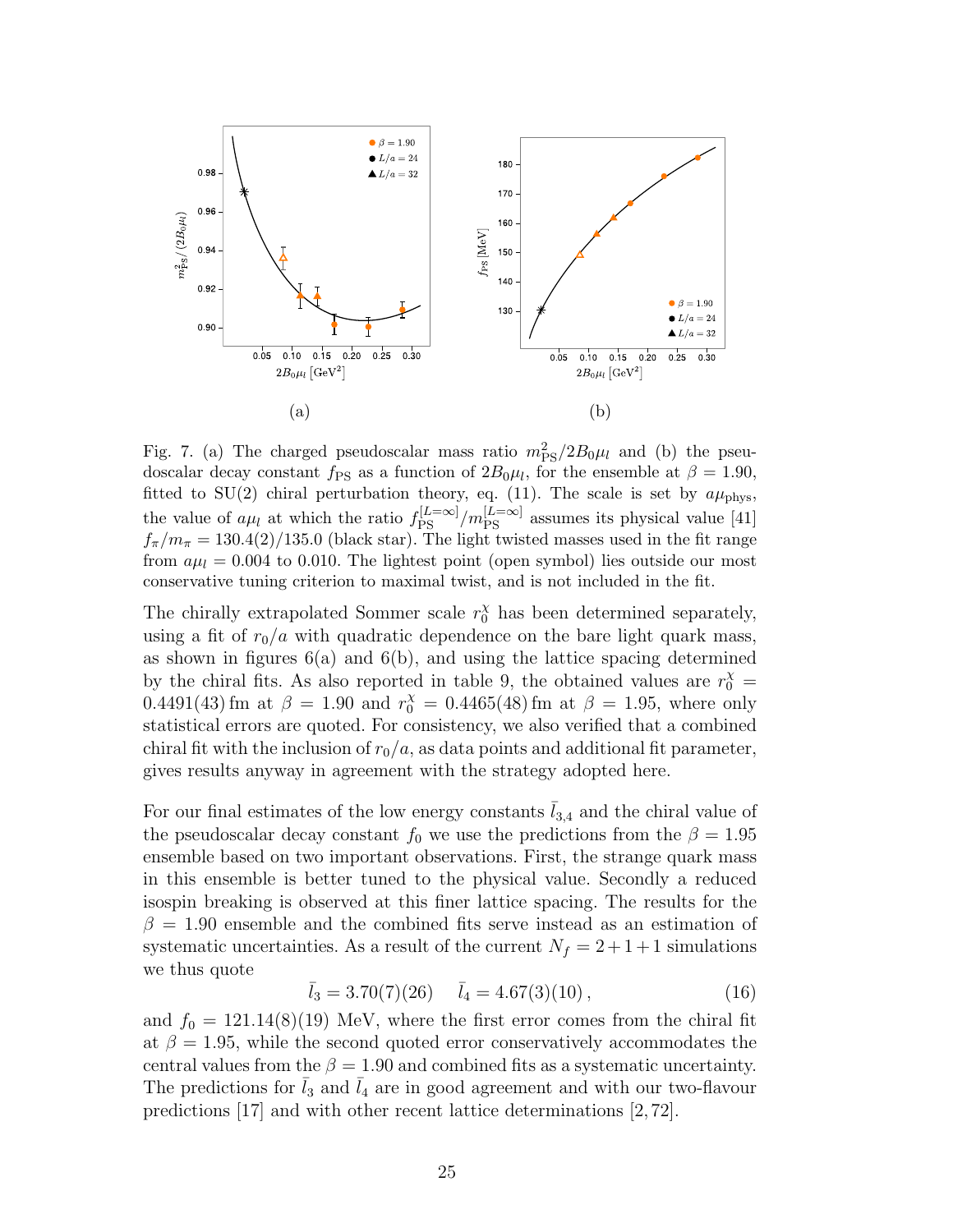![](_page_25_Figure_0.jpeg)

Fig. 8. (a) The charged pseudoscalar mass ratio  $(m_{PS}/2B_0\mu_l)^2$  and (b) the pseudoscalar decay constant  $f_{\rm PS}$  as a function of  $2B_0\mu_l$ , for the combined ensembles at  $\beta = 1.90$  and  $\beta = 1.95$ , and fitted to eq. (11). The scale is set as in figure 7 (black star). The light twisted masses used in the fit range from  $a\mu_l = 0.0035$  to 0.010. The lightest point at  $\beta = 1.90$  (open orange symbol) and at  $\beta = 1.95$  (open blue symbol) lie outside our most conservative tuning criterion to maximal twist, and are not included in the fit.

## 5 Conclusions and Outlook

In this paper we have presented the first results of lattice QCD simulations with mass-degenerate up, down and mass-split strange and charm dynamical quarks using Wilson twisted mass fermions at maximal twist. This study constitutes a first step in our effort to describe low energy strong dynamics and electroweak matrix elements by fully taking into account the effects of a strange and a charm quark.

We have considered ensembles at slightly different lattice spacings simulated with Iwasaki gauge action at  $\beta = 1.95$  with  $a \approx 0.078$  fm and  $\beta = 1.90$  with  $a \approx 0.086$  fm. The charged pseudoscalar masses range from 270 to 510 MeV and we performed fits to SU(2) chiral perturbation theory with all data at a value of  $m_{PS}L \gtrsim 4$ . This analysis provides a prediction for the low energy constants  $l_3 = 3.70(7)(26)$  and  $l_4 = 4.67(3)(10)$ , for the charged pseudoscalar decay constant in the chiral limit  $f_0 = 121.14(8)(19)$  MeV and for the scalar radius at next-to-leading order  $\langle r^2 \rangle_s^{\text{NLO}} = 0.724(5)(23)$  fm<sup>2</sup>. A companion paper [66] describes the less straightforward determination of the kaon and D-meson masses for the same ensembles.

We have compared our results in the light meson sector with those obtained for  $N_f = 2$  flavours of maximally twisted mass fermions, ref. [17]. There,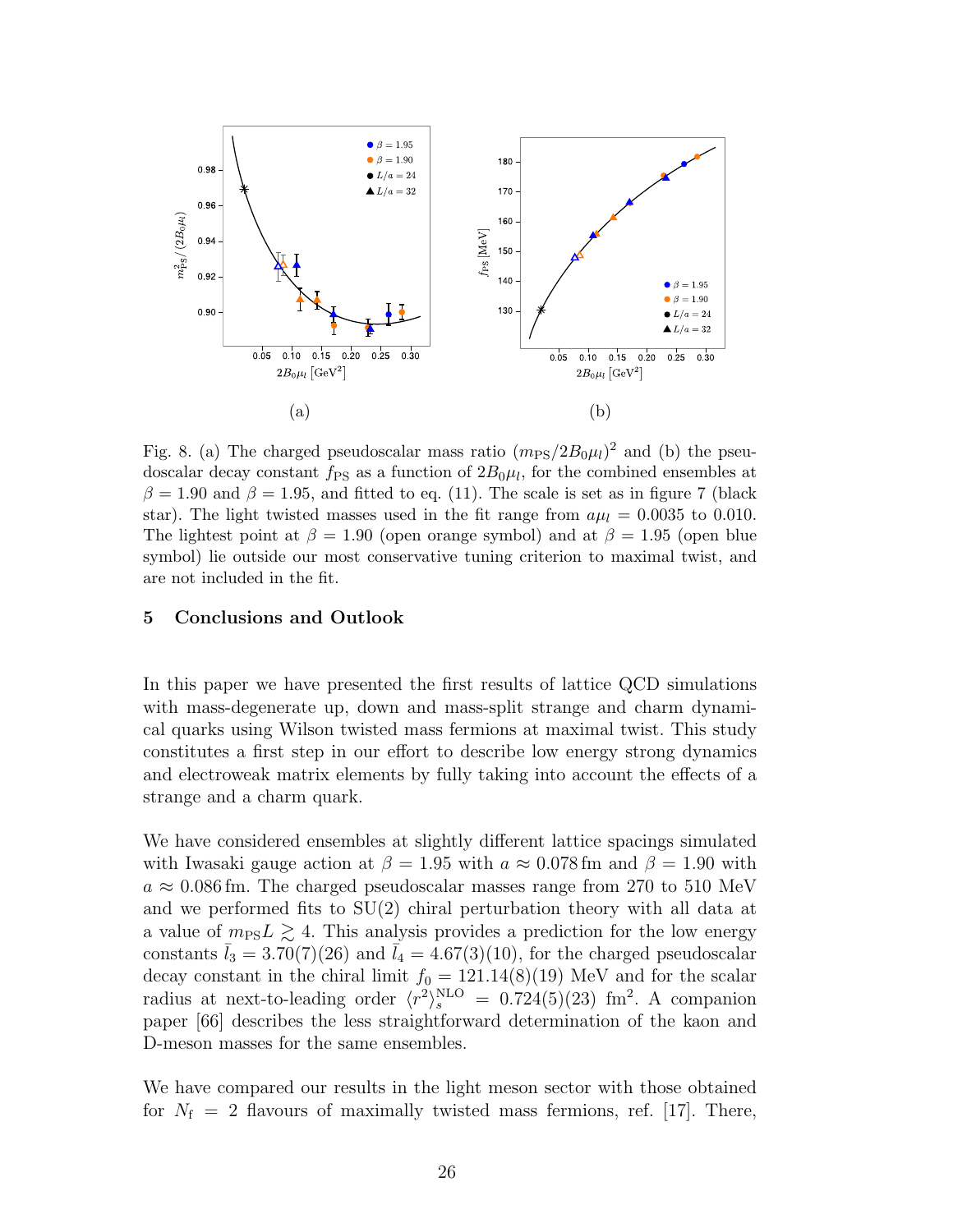an extrapolation to the continuum limit, a study of finite size effects and checks against higher order  $\chi$ PT have been performed, leading to a controlled determination of systematic errors. The comparison we have carried through does not show any significant difference between  $N_f = 2$  and  $N_f = 2 + 1 + 1$ flavours, at least at the present level of accuracy. These results would suggest that effects of the strange and charm quarks are suppressed for these light observables, as it should be expected. The same comparison has also been used for a first investigation of lattice discretisation errors. As figures 4(a) and 4(b) show, the  $N_f = 2 + 1 + 1$  data are completely consistent with the corresponding ones obtained for  $N_f = 2$ , where the discretisation effects have turned out to be very small. Thus, it can be expected that also for the case of  $N_f = 2 + 1 + 1$  flavours the lattice spacing effects will be small, at least for the light meson sector considered here. Notice however that, at the present level of accuracy, there is still the possibility that cancellations occur between physical contributions due to dynamical strange and charm quarks and lattice discretisation effects. A more accurate study at a significantly lower lattice spacing will allow to draw conclusions.

One aspect of the twisted mass formulation is the breaking of isospin symmetry. Its effect is likely to be most pronounced in the lightest sector, where lattice discretisation effects at  $\mathcal{O}(a^2)$ , affecting the neutral pseudoscalar mass only, generate a mass splitting between the charged and the neutral pseudoscalar mesons. While this mass splitting for  $N_f = 2 + 1 + 1$  flavours has been found here to be larger than in the  $N_f = 2$  simulations at fixed physical situation, we do not find further effects in other quantities computed so far. This observation is supported by theoretical arguments [31,32] and consistent with our experience in the  $N_f = 2$  flavour case.

We consider the present results to be encouraging to proceed with the  $N_f =$  $2 + 1 + 1$  flavour research programme of ETMC. In particular, we want to perform the non-perturbative renormalisation with dedicated runs for  $N_f = 4$ mass-degenerate flavours, an activity which we have started already. Furthermore, we want to compute the quark mass dependence of many physical quantities towards the physical point where the pion assumes its experimentally measured value. We are currently performing simulations at a significantly different and lower lattice spacing than the present ensembles. Both strategies, smaller quark masses and smaller lattice spacings, will allow us to estimate systematic effects on a quantitative level and to obtain in this way accurate physical results in our  $N_f = 2 + 1 + 1$  flavour simulations with statistical and systematical errors fully under control.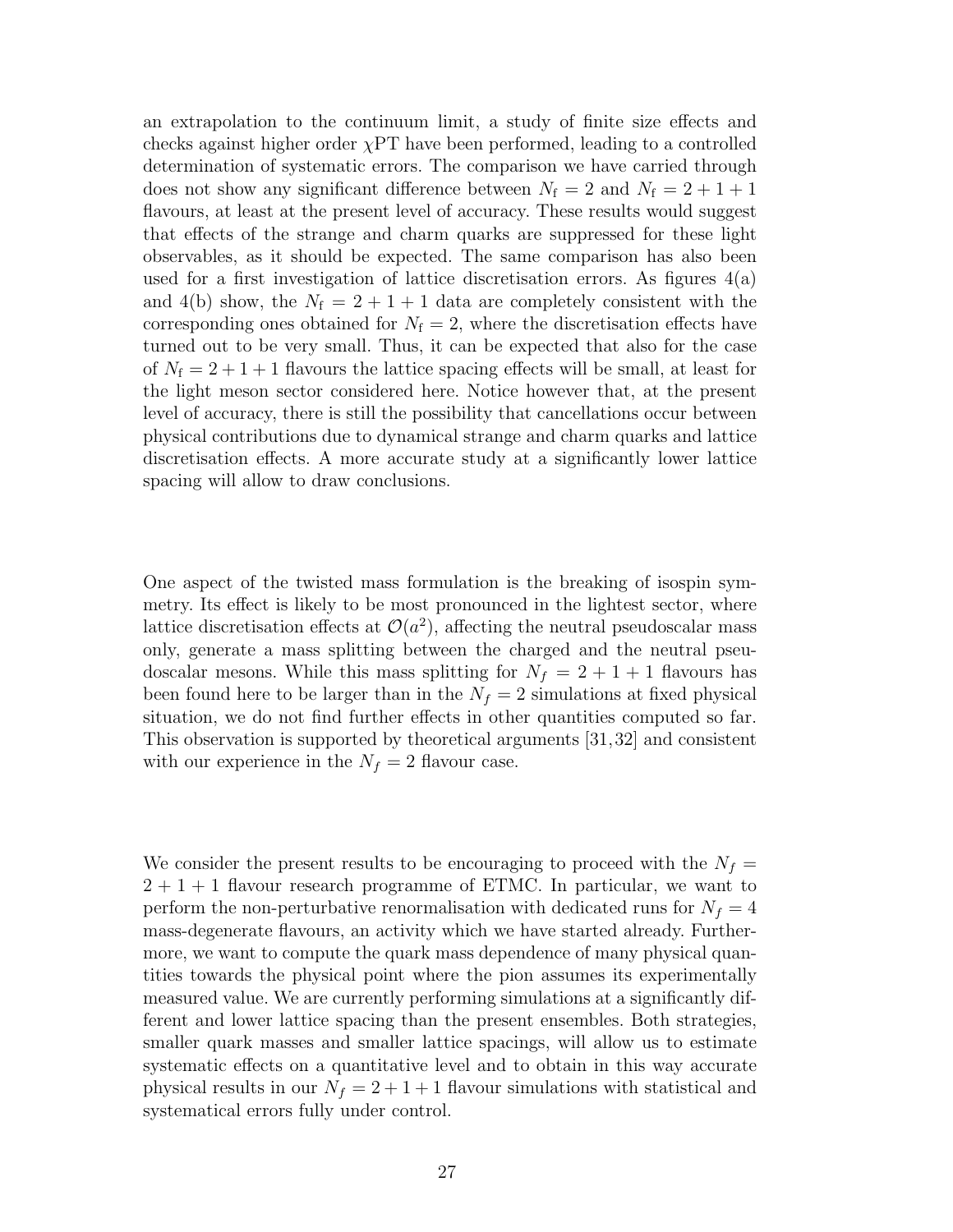# Acknowledgements

We want to thank the whole ETMC for a very fruitful and enjoyable collaboration. In particular, we gratefully acknowledge valuable suggestions and discussions with Benoît Blossier, Roberto Frezzotti, Andreas Nube, Giancarlo Rossi and Enno Scholz.

The computer time for this project was made available to us by the John von Neumann-Institute for Computing (NIC) on the JUMP, Juropa and Jugene systems in Jülich and apeNEXT system in Zeuthen,  $BG/P$  and  $BG/L$ in Groningen, by BSC on Mare-Nostrum in Barcelona (www.bsc.es), and by the computer resources made available by CNRS on the BlueGene system at GENCI-IDRIS Grant 2009-052271 and CCIN2P3 in Lyon. We thank these computer centres and their staff for all technical advice and help.

V.G. and D.P. thank the MICINN (Spain) for partial support under grant FPA2008-03373. This work has been supported in part by the DFG Sonderforschungsbereich/ Transregio SFB/TR9-03 and the EU Integrated Infrastructure Initiative Hadron Physics (I3HP) under contract RII3-CT-2004-506078. We also thank the DEISA Consortium (co-funded by the EU, FP6 project 508830), for support within the DEISA Extreme Computing Initiative.

# References

- [1] K. Jansen, PoS LATTICE2008, 010 (2008), [arXiv:0810.5634 \[hep-lat\]](http://arxiv.org/abs/0810.5634).
- [2] E. E. Scholz, [arXiv:0911.2191 \[hep-lat\]](http://arxiv.org/abs/0911.2191).
- [3] ALPHA Collaboration, R. Frezzotti, P. A. Grassi, S. Sint and P. Weisz, JHEP 08, 058 (2001), [hep-lat/0101001](http://arxiv.org/abs/hep-lat/0101001).
- [4] R. Frezzotti and G. C. Rossi, JHEP 08, 007 (2004), [hep-lat/0306014](http://arxiv.org/abs/hep-lat/0306014).
- [5] ETM Collaboration, P. Boucaud et al., Phys. Lett. B650, 304 (2007), [arXiv:hep-lat/0701012](http://arxiv.org/abs/hep-lat/0701012).
- [6] ETM Collaboration, B. Blossier et al., JHEP 04, 020 (2008), [arXiv:0709.4574](http://arxiv.org/abs/0709.4574) [\[hep-lat\]](http://arxiv.org/abs/0709.4574).
- [7] ETM Collaboration, C. Urbach, PoS LAT2007, 022 (2007), [arXiv:0710.1517](http://arxiv.org/abs/0710.1517) [\[hep-lat\]](http://arxiv.org/abs/0710.1517).
- [8] ETM Collaboration, P. Boucaud et al., Comput. Phys. Commun. 179, 695 (2008), [arXiv:0803.0224 \[hep-lat\]](http://arxiv.org/abs/0803.0224).
- [9] K. Cichy, J. Gonzalez Lopez, K. Jansen, A. Kujawa and A. Shindler, Nucl. Phys. B800, 94 (2008), [arXiv:0802.3637 \[hep-lat\]](http://arxiv.org/abs/0802.3637).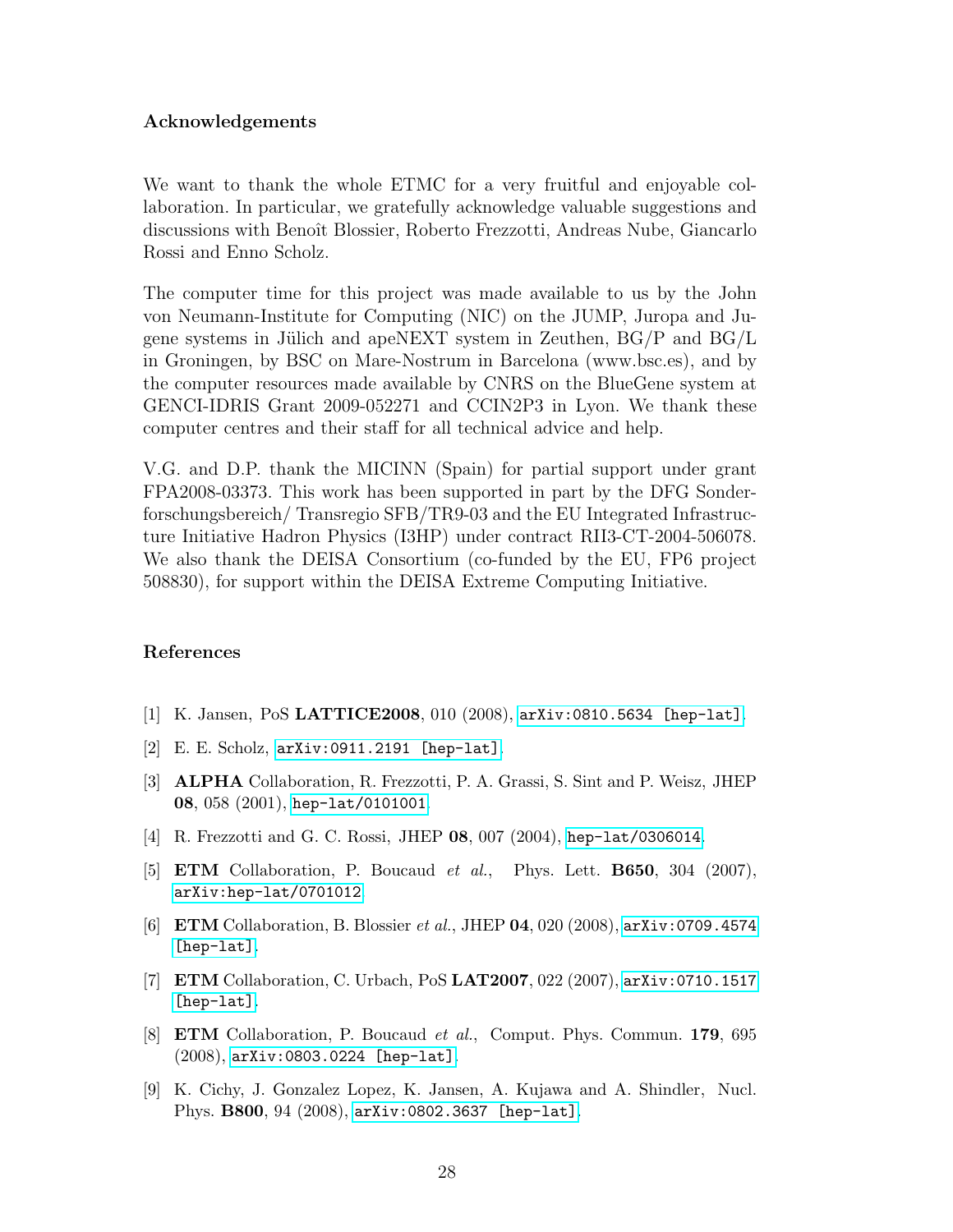- [10] **ETM** Collaboration, C. Alexandrou et al., Phys. Rev. **D78**, 014509 (2008), [arXiv:0803.3190 \[hep-lat\]](http://arxiv.org/abs/0803.3190).
- [11] ETM Collaboration, K. Jansen, C. Michael, A. Shindler and M. Wagner, JHEP 12, 058 (2008), [arXiv:0810.1843 \[hep-lat\]](http://arxiv.org/abs/0810.1843).
- [12] ETM Collaboration, K. Jansen, C. Michael and C. Urbach, Eur. Phys. J. C58, 261 (2008), [arXiv:0804.3871 \[hep-lat\]](http://arxiv.org/abs/0804.3871).
- [13] R. Frezzotti, V. Lubicz and S. Simula, Phys. Rev. D79, 074506 (2009), [arXiv:0812.4042 \[hep-lat\]](http://arxiv.org/abs/0812.4042).
- [14] ETM Collaboration, B. Blossier et al., JHEP 07, 043 (2009), [arXiv:0904.0954](http://arxiv.org/abs/0904.0954) [\[hep-lat\]](http://arxiv.org/abs/0904.0954).
- [15] ETM Collaboration, K. Jansen, C. McNeile, C. Michael and C. Urbach, Phys. Rev. D80, 054510 (2009), [arXiv:0906.4720 \[hep-lat\]](http://arxiv.org/abs/0906.4720).
- [16] ETM Collaboration, C. McNeile, C. Michael and C. Urbach, Phys. Lett. B674, 286 (2009), [arXiv:0902.3897 \[hep-lat\]](http://arxiv.org/abs/0902.3897).
- [17]  $ETM$  Collaboration, R. Baron *et al.*,  $arXiv:0911.5061$  [hep-lat].
- [18] **ETM** Collaboration, C. Alexandrou *et al.*, Phys. Rev. **D80**, 114503 (2009), [arXiv:0910.2419 \[hep-lat\]](http://arxiv.org/abs/0910.2419).
- [19] ETM Collaboration, B. Blossier et al.,  $arXiv:arXiv:0909.3187$  [hep-lat].
- [20] European Twisted Mass Collaboration, B. Blossier, M. Wagner and O. Pene, JHEP 06, 022 (2009), [arXiv:0903.2298 \[hep-lat\]](http://arxiv.org/abs/0903.2298).
- [21] **ETM** Collaboration, M. Constantinou et al.,  $arXiv:arXiv:1004.1115$ [\[hep-lat\]](http://arxiv.org/abs/arXiv:1004.1115).
- [22] ETM Collaboration, C. Michael, A. Shindler and M. Wagner, [arXiv:1004.4235 \[hep-lat\]](http://arxiv.org/abs/1004.4235).
- [23] A. Shindler, Phys. Rept. 461, 37 (2008), [arXiv:0707.4093 \[hep-lat\]](http://arxiv.org/abs/0707.4093).
- [24]  $\mathbf{X}$ **F** Collaboration, K. Jansen, A. Shindler, C. Urbach and I. Wetzorke, Phys. Lett. B586, 432 (2004), [hep-lat/0312013](http://arxiv.org/abs/hep-lat/0312013).
- [25]  $X_L$ **F** Collaboration, K. Jansen, M. Papinutto, A. Shindler, C. Urbach and I. Wetzorke, Phys. Lett. B619, 184 (2005), [hep-lat/0503031](http://arxiv.org/abs/hep-lat/0503031).
- [26]  $X_L$ **F** Collaboration, K. Jansen, M. Papinutto, A. Shindler, C. Urbach and I. Wetzorke, JHEP 09, 071 (2005), [hep-lat/0507010](http://arxiv.org/abs/hep-lat/0507010).
- [27] A. M. Abdel-Rehim, R. Lewis and R. M. Woloshyn, Phys. Rev. D71, 094505 (2005), [hep-lat/0503007](http://arxiv.org/abs/hep-lat/0503007).
- [28] ETM Collaboration, P. Dimopoulos, R. Frezzotti, G. Herdoiza, C. Urbach and U. Wenger, PoS LAT2007, 102 (2007), [arXiv:0710.2498 \[hep-lat\]](http://arxiv.org/abs/0710.2498).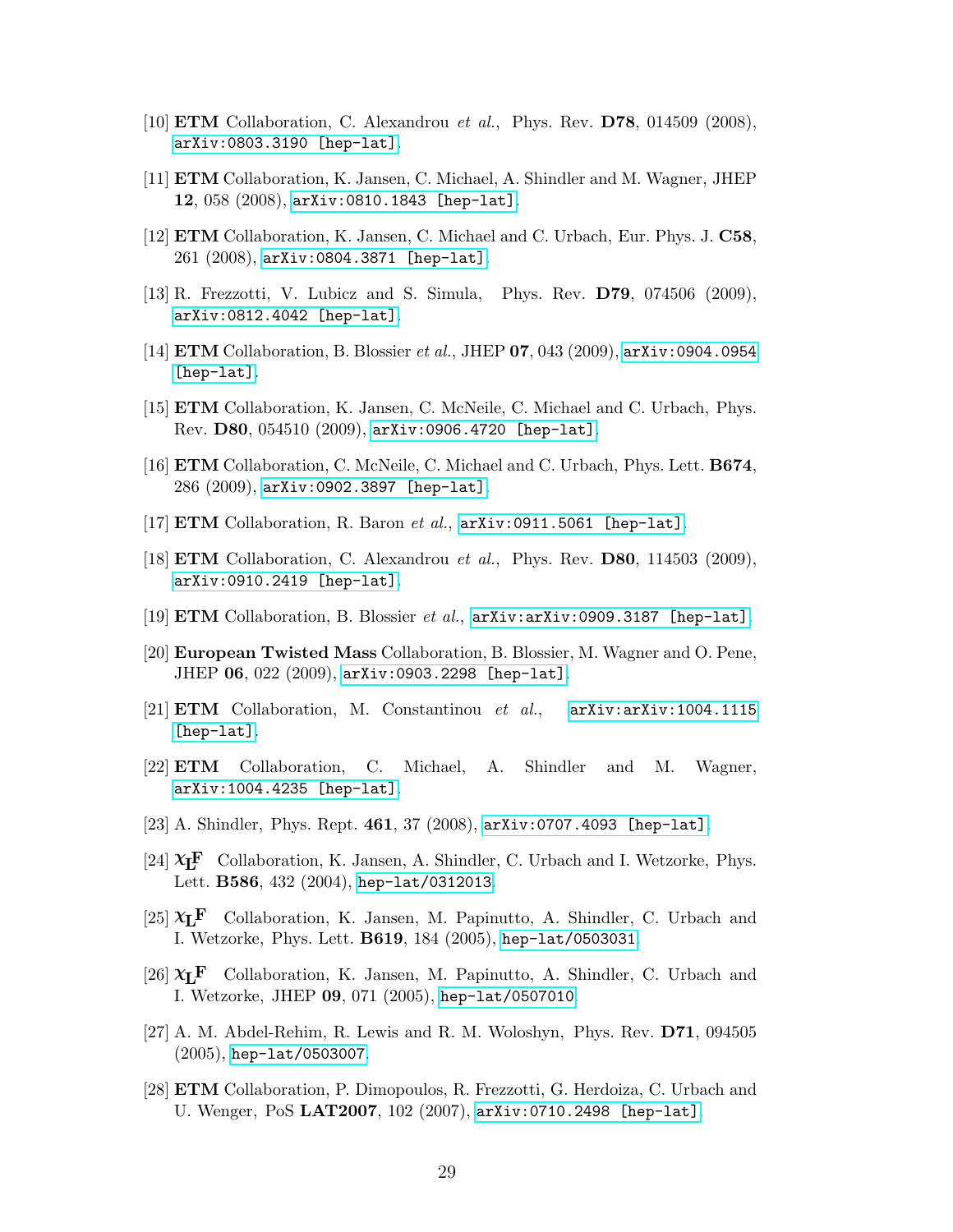- [29] R. Frezzotti, G. Martinelli, M. Papinutto and G. C. Rossi, JHEP 04, 038 (2006), [hep-lat/0503034](http://arxiv.org/abs/hep-lat/0503034).
- [30]  $\mathbf{\chi}_{\mathbf{L}}\mathbf{F}$  Collaboration, K. Jansen *et al.*, Phys. Lett. **B624**, 334 (2005), [hep-lat/0507032](http://arxiv.org/abs/hep-lat/0507032).
- [31] R. Frezzotti and G. Rossi, PoS LAT2007, 277 (2007), [arXiv:0710.2492](http://arxiv.org/abs/0710.2492) [\[hep-lat\]](http://arxiv.org/abs/0710.2492).
- [32] ETM Collaboration, P. Dimopoulos, R. Frezzotti, C. Michael, G. C. Rossi and C. Urbach, Phys. Rev. D81, 034509 (2010), [arXiv:0908.0451 \[hep-lat\]](http://arxiv.org/abs/0908.0451).
- [33] R. Frezzotti and G. C. Rossi, JHEP 10, 070 (2004), [hep-lat/0407002](http://arxiv.org/abs/hep-lat/0407002).
- [34] R. Frezzotti and G. C. Rossi, Nucl. Phys. Proc. Suppl. 128, 193 (2004), [hep-lat/0311008](http://arxiv.org/abs/hep-lat/0311008).
- [35] T. Chiarappa *et al.*, Eur. Phys. J. **C50**, 373 (2007), [arXiv:hep-lat/0606011](http://arxiv.org/abs/hep-lat/0606011).
- [36] **ETM** Collaboration, R. Baron et al., PoS **LATTICE2008**, 094 (2008), [arXiv:0810.3807 \[hep-lat\]](http://arxiv.org/abs/0810.3807).
- [37] **ETM** Collaboration, R. Baron et al., PoS **LATT2009**, 104 (2009), [arXiv:0911.5244 \[hep-lat\]](http://arxiv.org/abs/0911.5244).
- [38] MILC Collaboration, A. Bazavov et al., PoS LATTICE2008, 033 (2008), [arXiv:arXiv:0903.0874 \[hep-lat\]](http://arxiv.org/abs/arXiv:0903.0874).
- [39] MILC Collaboration, A. Bazavov et al., PoS LAT2009, 123 (2009), [arXiv:arXiv:0911.0869 \[hep-lat\]](http://arxiv.org/abs/arXiv:0911.0869).
- [40] **MILC** Collaboration, A. Bazavov *et al.*,  $arXiv:1004.0342$  [hep-lat].
- [41] Particle Data Group Collaboration, C. Amsler et al., Phys. Lett. B667, 1 (2008).
- [42] Y. Iwasaki, Nucl. Phys. B258, 141 (1985).
- [43] Y. Iwasaki, K. Kanaya, T. Kaneko and T. Yoshie, Phys. Rev. D56, 151 (1997), [arXiv:hep-lat/9610023](http://arxiv.org/abs/hep-lat/9610023).
- [44] G. Münster and C. Schmidt, Europhys. Lett. **66**, 652 (2004), [arXiv:hep-lat/0311032](http://arxiv.org/abs/hep-lat/0311032).
- [45] S. R. Sharpe and J. M. S. Wu, Phys. Rev. D71, 074501 (2005), [hep-lat/0411021](http://arxiv.org/abs/hep-lat/0411021).
- [46] S. Aoki and O. Bär, Phys. Rev. D70, 116011 (2004), [hep-lat/0409006](http://arxiv.org/abs/hep-lat/0409006).
- [47] S. R. Sharpe and J. M. S. Wu, Phys. Rev. D70, 094029 (2004), [hep-lat/0407025](http://arxiv.org/abs/hep-lat/0407025).
- [48] G. Münster, JHEP 09, 035 (2004), [hep-lat/0407006](http://arxiv.org/abs/hep-lat/0407006).
- [49] G. Münster, C. Schmidt and E. E. Scholz, Nucl. Phys. Proc. Suppl. 140, 320 (2005), [hep-lat/0409066](http://arxiv.org/abs/hep-lat/0409066).